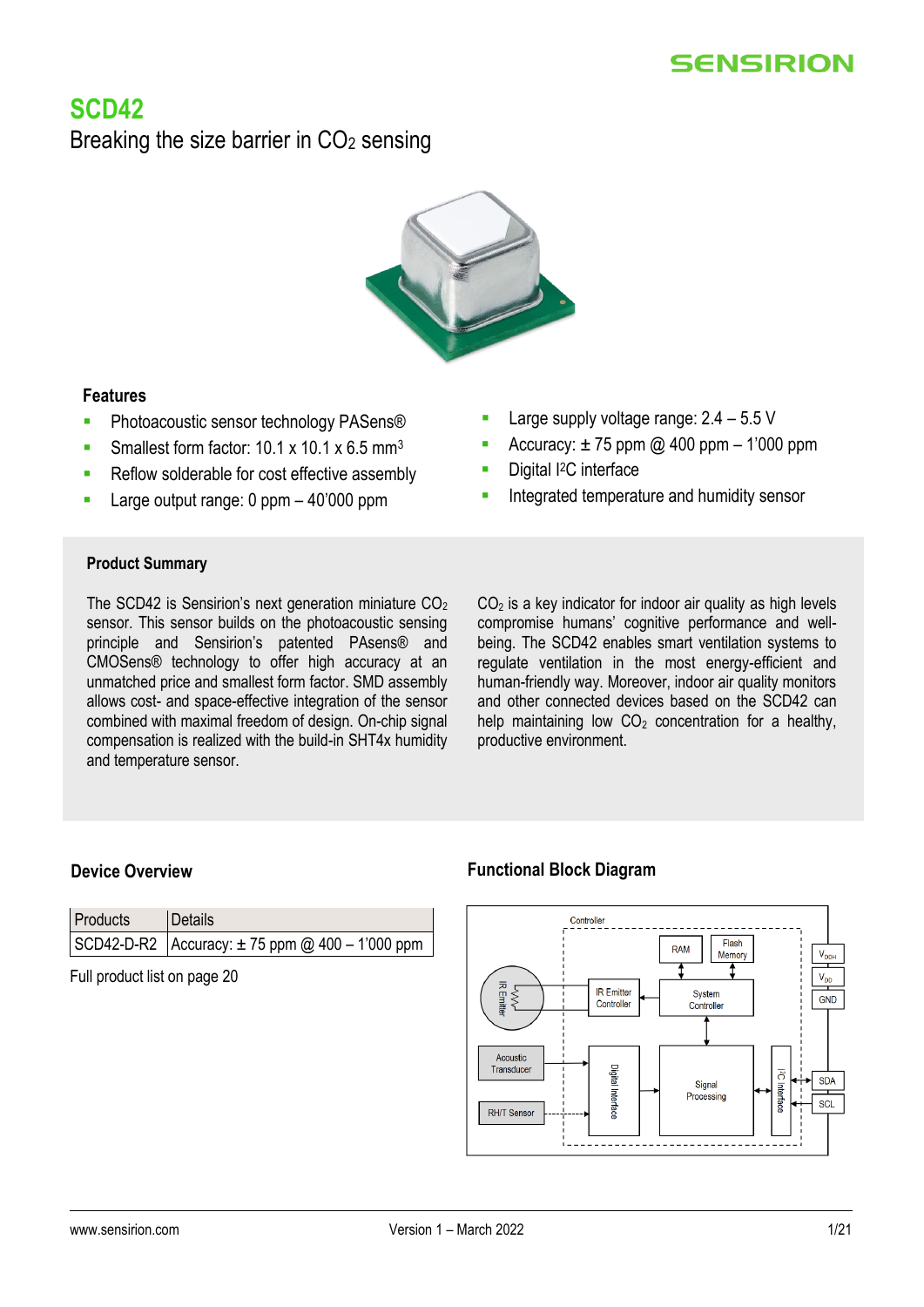# **Table of Contents**

| 1              |     |  |
|----------------|-----|--|
|                | 1.1 |  |
|                | 1.2 |  |
|                | 1.3 |  |
| $\overline{2}$ |     |  |
|                | 2.1 |  |
|                | 2.2 |  |
|                | 2.3 |  |
|                | 2.4 |  |
|                | 2.5 |  |
| $\mathbf{3}$   |     |  |
|                | 3.1 |  |
|                | 3.2 |  |
|                | 3.3 |  |
|                | 3.4 |  |
|                | 3.5 |  |
|                | 3.6 |  |
|                | 3.7 |  |
|                | 3.8 |  |
|                | 3.9 |  |
| $\overline{4}$ |     |  |
|                | 4.1 |  |
|                | 4.2 |  |
|                | 4.3 |  |
|                | 4.4 |  |
|                | 4.5 |  |
|                | 4.6 |  |
| 5              |     |  |
| 6              |     |  |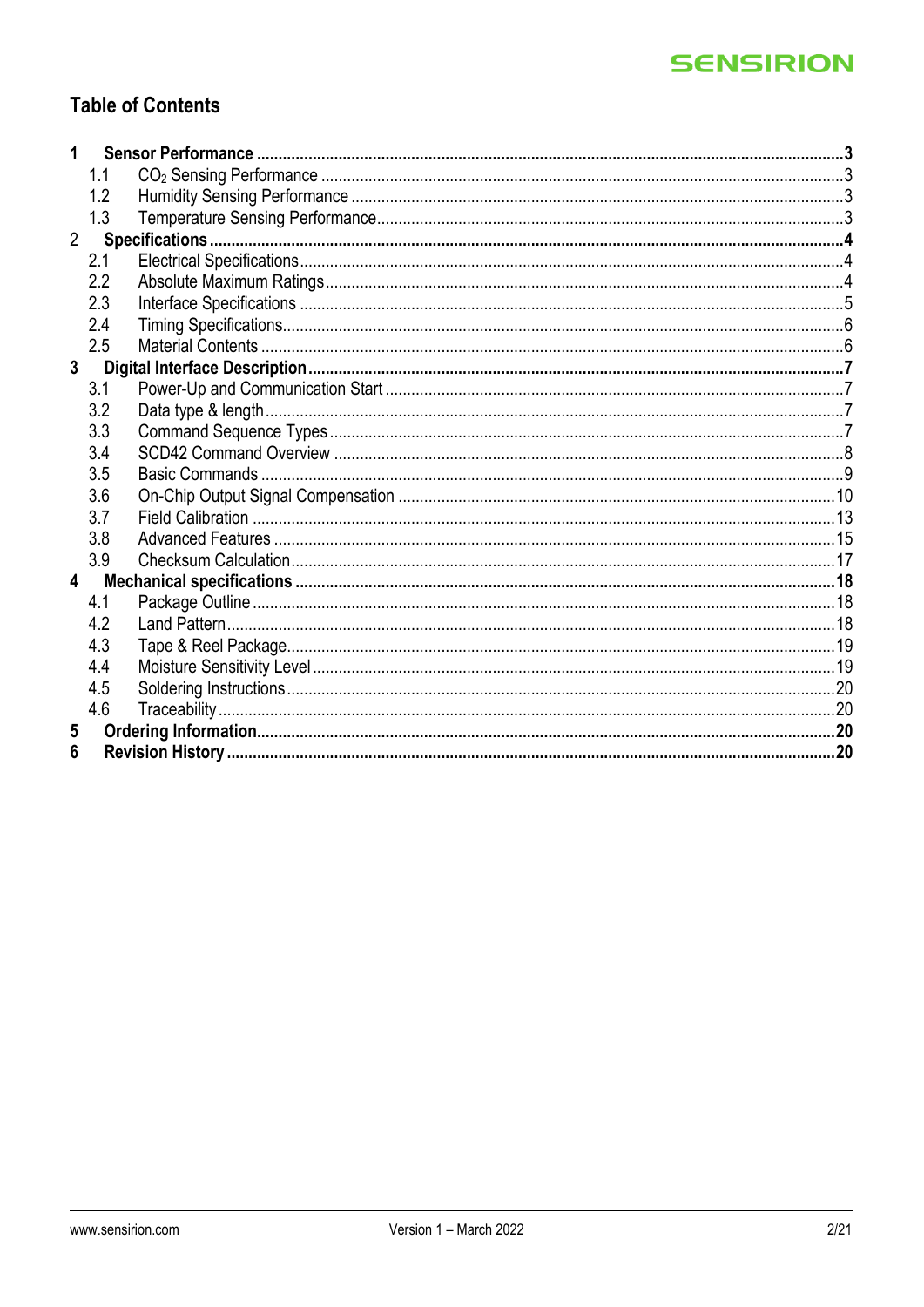# <span id="page-2-0"></span>**1 Sensor Performance**

# <span id="page-2-1"></span>**1.1 CO<sup>2</sup> Sensing Performance**

Default conditions of 25 °C, 50 % RH, ambient pressure 1013 mbar and 3.3 V supply voltage apply to values in the table below, unless otherwise stated.

| Parameter                                                                                                                                           | Conditions                 | Value                            |  |
|-----------------------------------------------------------------------------------------------------------------------------------------------------|----------------------------|----------------------------------|--|
| $CO2$ output range <sup>1</sup>                                                                                                                     |                            | $0 - 40'000$ ppm                 |  |
| SCD42 CO <sub>2</sub> measurement accuracy <sup>2</sup>                                                                                             | 400 ppm $-1'000$ ppm       | $± 75$ ppm                       |  |
|                                                                                                                                                     | 1'001 ppm $- 2'000$ ppm    | $\pm$ (40 ppm + 5% of reading)   |  |
| Repeatability                                                                                                                                       | <b>Typical</b>             | $± 10$ ppm                       |  |
| Response time <sup>3</sup>                                                                                                                          | T <sub>63%</sub> , typical | 60 s                             |  |
| Additional accuracy drift per year after five<br>years of sensor operation and with<br>automatic self-calibration algorithm<br>enabled <sup>4</sup> | Typical                    | $\pm$ (5 ppm + 0.5 % of reading) |  |

<span id="page-2-4"></span>Table 1: SCD42 CO<sub>2</sub> sensor specifications

### <span id="page-2-5"></span><span id="page-2-2"></span>**1.2 Humidity Sensing Performance<sup>5</sup>**

| Parameter                  | Conditions                        | Value               |
|----------------------------|-----------------------------------|---------------------|
| Humidity measurement range |                                   | $0$ %RH $-$ 100 %RH |
|                            | 15 °C - 35 °C, 20 %RH - 65 %RH    | $\pm 6 \%$ RH       |
| Accuracy (typ.)            | $-10$ °C – 60 °C, 0 %RH – 100 %RH | $\pm$ 9 % RH        |
| Repeatability              | <b>Typical</b>                    | $\pm$ 0.4 %RH       |
| Response time <sup>3</sup> | T63%, typical                     | 90 s                |
| Accuracy drift             |                                   | $< 0.25$ %RH / year |

**Table 2:** SCD42 humidity sensor specifications

### <span id="page-2-3"></span>**1.3 Temperature Sensing Performance[5](#page-2-5)**

| Parameter                     | Conditions                 | Value                             |
|-------------------------------|----------------------------|-----------------------------------|
| Temperature measurement range |                            | $-10^{\circ}$ C – 60 $^{\circ}$ C |
|                               | $15 °C - 35 °C$            | $\pm$ 0.8 °C                      |
| Accuracy (typ.)               | $-10 °C - 60 °C$           | $\pm$ 1.5 °C                      |
| Repeatability                 |                            | $± 0.1$ °C                        |
| Response time <sup>3</sup>    | т <sub>63%</sub> , typical | 120 s                             |
| Accuracy drift                |                            | $< 0.03$ °C / year                |

**Table 3:** SCD42 temperature sensor specifications

<sup>1</sup> Exposure to CO<sup>2</sup> concentrations smaller than 400 ppm can affect the accuracy of the sensor if the automatic self-calibration (ASC) is on.

<sup>&</sup>lt;sup>2</sup> Deviation to a high-precision reference. Accuracy is fulfilled by > 90% of the sensors after calibration. Rough handling, shipping and soldering reduces the accuracy of the sensor. Accuracy is restored with FRC or ASC recalibration features. Accuracy is based on tests with gas mixtures having a tolerance of  $\pm$  1.5%.

<sup>&</sup>lt;sup>3</sup> Time for achieving 63% of a respective step function when operating the SCD42 Evaluation Kit with default measurement mode. Response time depends on design-in, signal update rate and environment of the sensor in the final application.

<sup>4</sup> For proper function of ASC field-calibration algorithm SCD42 has to be exposed to air with CO<sup>2</sup> concentration 400 ppm regularly. Maximum accuracy drift per year estimated from stress tests is ± (5 ppm + 2 % of reading). Higher drift values may occur if the sensor is not handled according to its handling instructions.

<sup>5</sup> Design-in of the SCD42 in final application, self-heating of the sensor and the environment impacts the accuracy of the RH/T sensor. To realize indicated specifications, the temperature-offset of the SCD42 inside the customer device must be set correctly (see chapter [3.6\)](#page-9-0).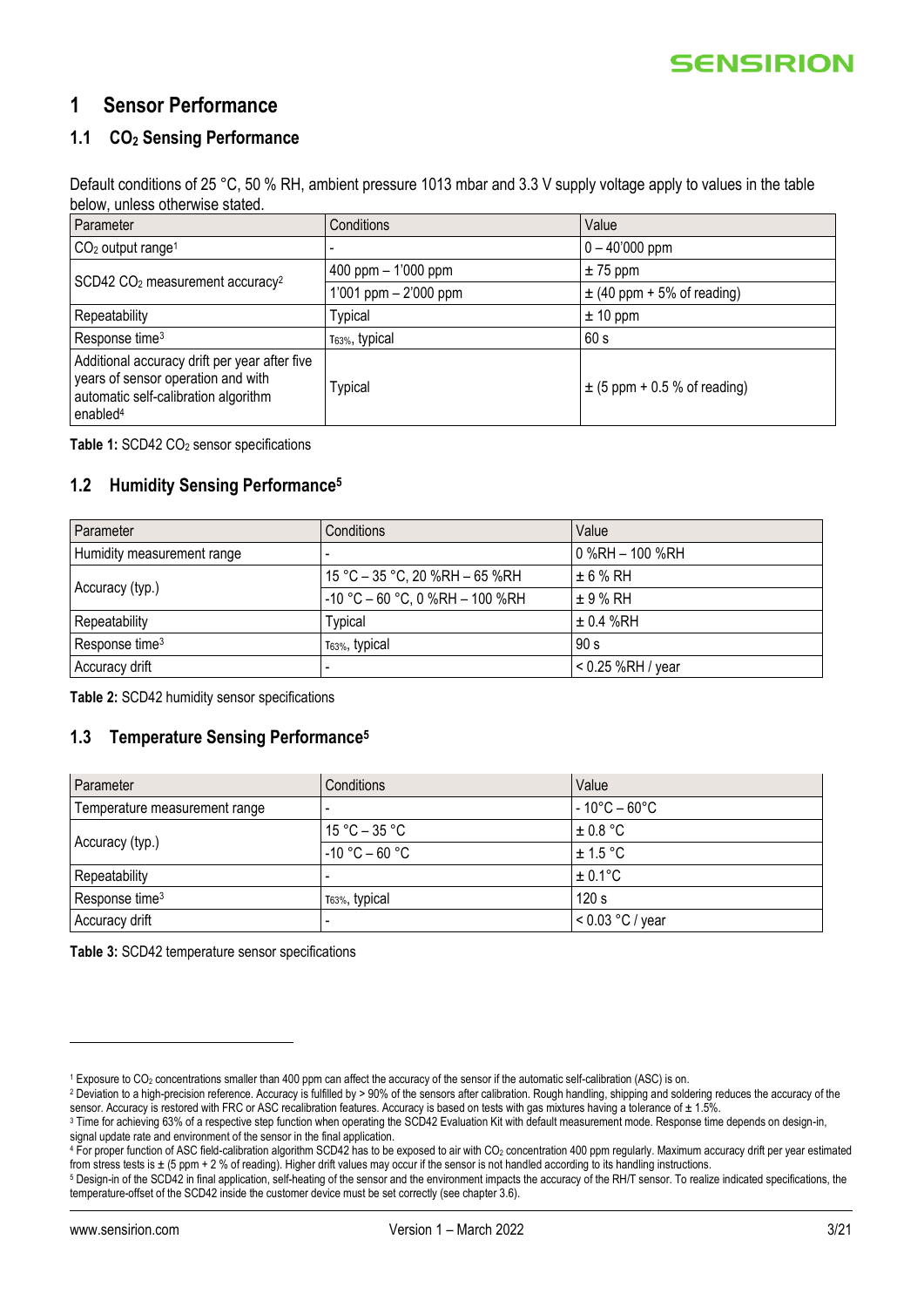# <span id="page-3-0"></span>**2 Specifications**

### <span id="page-3-1"></span>**2.1 Electrical Specifications**

| Parameter                           | Symbol          | Conditions             | Min.                 | <b>Typical</b> | Max.                | Units |
|-------------------------------------|-----------------|------------------------|----------------------|----------------|---------------------|-------|
| Supply voltage DC <sup>6</sup>      | V <sub>DD</sub> |                        | 2.4                  | 3.3            | 5.5                 | V     |
| Voltage ripple peak to peak         | <b>VRPP</b>     | Frequency $\geq 1$ kHz |                      |                | 30                  | mV    |
| Supply voltage variation7           | Vvar            | Frequency < 1 kHz      |                      |                | ±5                  | mV    |
|                                     |                 | $V_{DD} = 3.3 V$       |                      | 175            | 205                 | mA    |
| Peak supply current <sup>8</sup>    | Ipeak           | $V_{DD} = 5 V$         |                      | 115            | 137                 | mA    |
| Average supply current for periodic |                 | $V_{DD} = 3.3 V$       |                      | 15             | 18                  | mA    |
| measurement                         | <b>I</b> DD     | $V_{DD} = 5 V$         |                      | 11             | 13                  | mA    |
| Input high level voltage            | V <sub>IH</sub> |                        | $0.65 \times V_{DD}$ |                | V <sub>DD</sub>     |       |
| Input low level voltage             | VIL             |                        |                      |                | $0.3 \times V_{DD}$ |       |
| Output low level voltage            | Vol             | 3 mA sink current      |                      |                | 0.66                | V     |

<span id="page-3-4"></span>**Table 4** SCD42 electrical specifications

### <span id="page-3-2"></span>**2.2 Absolute Maximum Ratings**

Stress levels beyond those listed in **[Table 5](#page-3-3)** may cause permanent damage to the device. Exposure to minimum/maximum rating conditions for extended periods may affect sensor performance and reliability of the device.

| Parameter                                    | Conditions                                                                       | Value                             |
|----------------------------------------------|----------------------------------------------------------------------------------|-----------------------------------|
| Temperature operating conditions             |                                                                                  | $0 - 50^{\circ}$ C                |
| Humidity operating conditions <sup>9</sup>   | Non-condensing                                                                   | $0 - 95$ %RH                      |
| MSL Level <sup>10</sup>                      |                                                                                  |                                   |
| DC supply voltage                            |                                                                                  | $-0.3 V - 6.0 V$                  |
| Max voltage on pins SDA, SCL, GND            |                                                                                  | $-0.3$ V to $V_{DD}+0.3$ V        |
| Input current on pins SDA, SCL, GND          |                                                                                  | - 280 mA to 100 mA                |
| Short term storage temperature <sup>11</sup> |                                                                                  | $-40^{\circ}$ C – 70 $^{\circ}$ C |
| Recommended storage temperature              |                                                                                  | $10 °C - 30 °C$                   |
| ESD HBM                                      |                                                                                  | 2 kV                              |
| ESD CDM                                      |                                                                                  | 500 V                             |
| Maintenance Interval                         | Maintenance free when ASC field-<br>calibration algorithm <sup>12</sup> is used. | None                              |
| Sensor lifetime <sup>13</sup>                | <b>Typical operating conditions</b>                                              | $>$ 10 years                      |

<span id="page-3-3"></span>**Table 5:** SCD42 operation conditions, lifetime and maximum ratings

<sup>6</sup> Do not change supply voltage during operation

<sup>7</sup> Accuracy can be impaired by excess supply voltage variation caused by external load or temperature variations

<sup>8</sup> Power supply should be designed with respect to peak current.

<sup>&</sup>lt;sup>9</sup> Accuracy can be reduced at relative humidity levels lower than 10 %.

 $10$  Exceeding MSL 1 storage conditions (30 °C, 85 % RH max.) prior to sensor assembly can lead to degraded sensor performance or sensor failure in the reflow soldering process.

<sup>11</sup> Short term storage refers to temporary conditions during e.g. transport.

<sup>&</sup>lt;sup>12</sup> For proper function of ASC field-calibration algorithm the SCD42 has to be exposed to clean air with 400 ppm CO<sub>2</sub> concentration regularly.

<sup>&</sup>lt;sup>13</sup> Sensor tested over simulated lifetime of > 10 years for indoor environment mission profile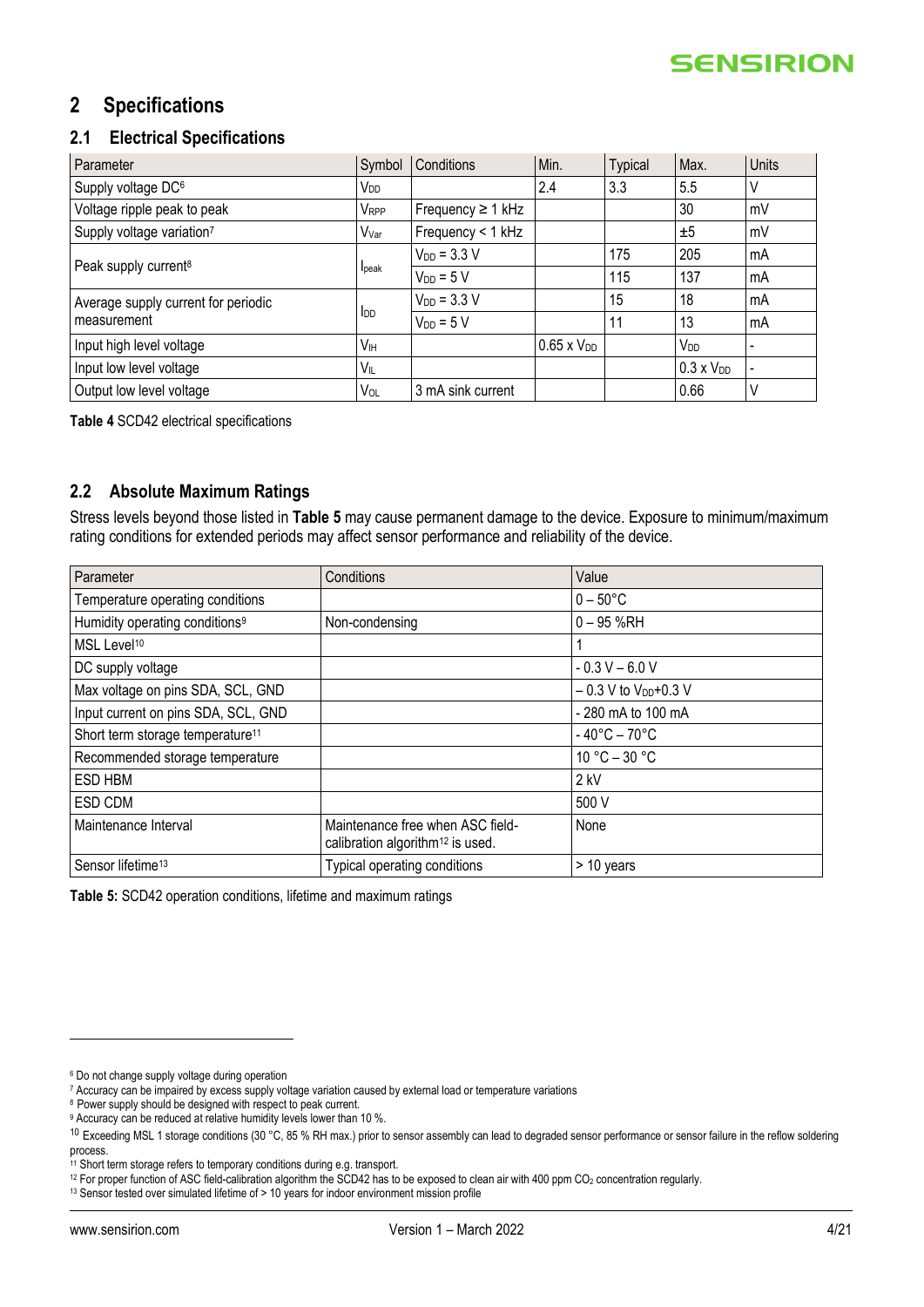### <span id="page-4-0"></span>**2.3 Interface Specifications**

The SCD42 comes in an LGA package (**[Table 6](#page-4-1)**). The package outline is schematically displayed in chapter [4.1.](#page-17-1) The landing pattern of the SCD42 can be found in chapter [4.2.](#page-17-2)



<span id="page-4-1"></span>**Table 6** Pin assignment (top view). The notched corner of the protection membrane serves as a polarity mark to indicate pin 1 location.

VDD and VDDH are used to supply the sensor and must always be kept at the same voltage, i.e. should both be connected to the same power supply. The combined maximum current drawn on VDD and VDDH is indicated in **[Table 4](#page-3-4)**. Care should be taken to choose a low noise power supply, which is adequately dimensioned for the relatively large peak currents. The power supply should be designed such that voltage variations caused by external influences remain below 5 mV. Consequently, no other components causing larger load variations should be supplied by the same voltage regulator. Sensirion recommends integrating a low-dropout regulator, LDO, such as the Toshiba TCR2EF33,LM(CT.

SCL is used to synchronize the I<sup>2</sup>C communication between the master (microcontroller) and the slave (sensor). The SDA pin is used to transfer data to and from the sensor. For safe communication, the timing specifications defined in the I<sup>2</sup>C manual<sup>14</sup> must be met. Both SCL and SDA lines should be connected to external pull-up resistors (e.g. R<sub>p</sub> = 10 kΩ, see **[Figure 1](#page-4-2)**). To avoid signal contention, the microcontroller must only drive SDA and SCL low. For dimensioning resistor sizes please take bus capacity and communication frequency into account (see example in Section 7.1 of NXPs I2C Manual for more details[14](#page-4-3)). It should be noted that pull-up resistors may be included in I/O circuits of microcontrollers.

<span id="page-4-3"></span>

<span id="page-4-2"></span>**Figure 1:** Typical application circuit (for better clarity in the image, the positioning of the pins does not reflect the positions on the real sensor). VDD and VDDH must be connected to each other close to the sensor on the customer PCB.

<sup>14</sup> NXP's I2C-bus specification and user manual UM10204, Rev.6, 4 April 2014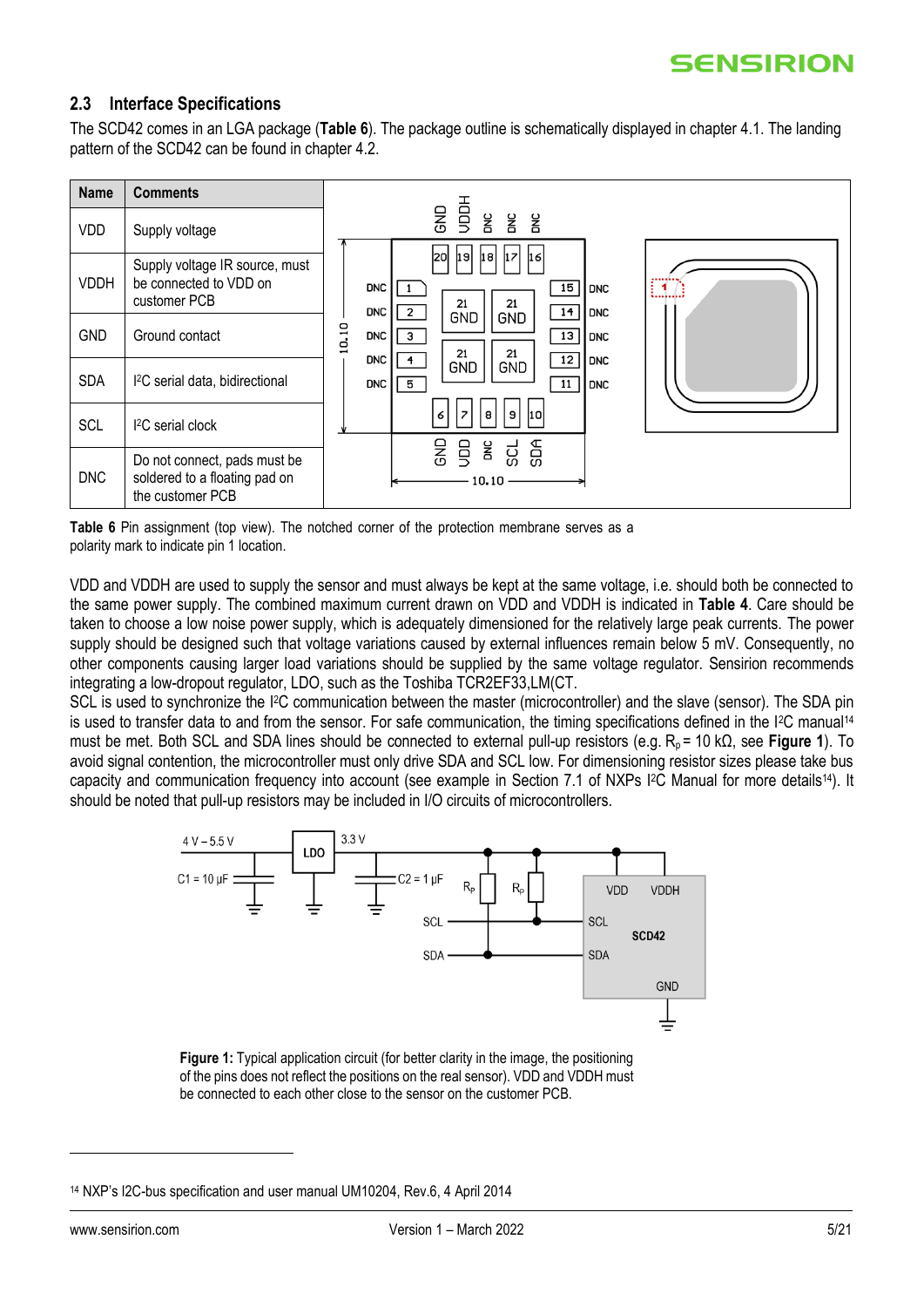# <span id="page-5-0"></span>**2.4 Timing Specifications**

**[Table 7](#page-5-2)** list the timings of the ASIC part and does not reflect the availability or usefulness of the sensor readings. The SCD42 supports the I<sup>2</sup>C "standard-mode" as is described elsewhere (see footnote <sup>[14](#page-4-3)</sup>).

| <b>Parameter</b>    | <b>Condition</b>                              | Min. | Max. | <b>Unit</b> |
|---------------------|-----------------------------------------------|------|------|-------------|
| Power-up time       | After hard reset, $V_{DD} \geq 2.25$ V        |      | 1000 | ms          |
| Soft reset time     | After re-initialization ( <i>i.e.</i> reinit) |      | 1000 | ms          |
| SCL clock frequency |                                               |      | 100  | kHz         |

<span id="page-5-2"></span>**Table 7** System timing specifications.

# <span id="page-5-1"></span>**2.5 Material Contents**

The device is fully REACH and RoHS compliant.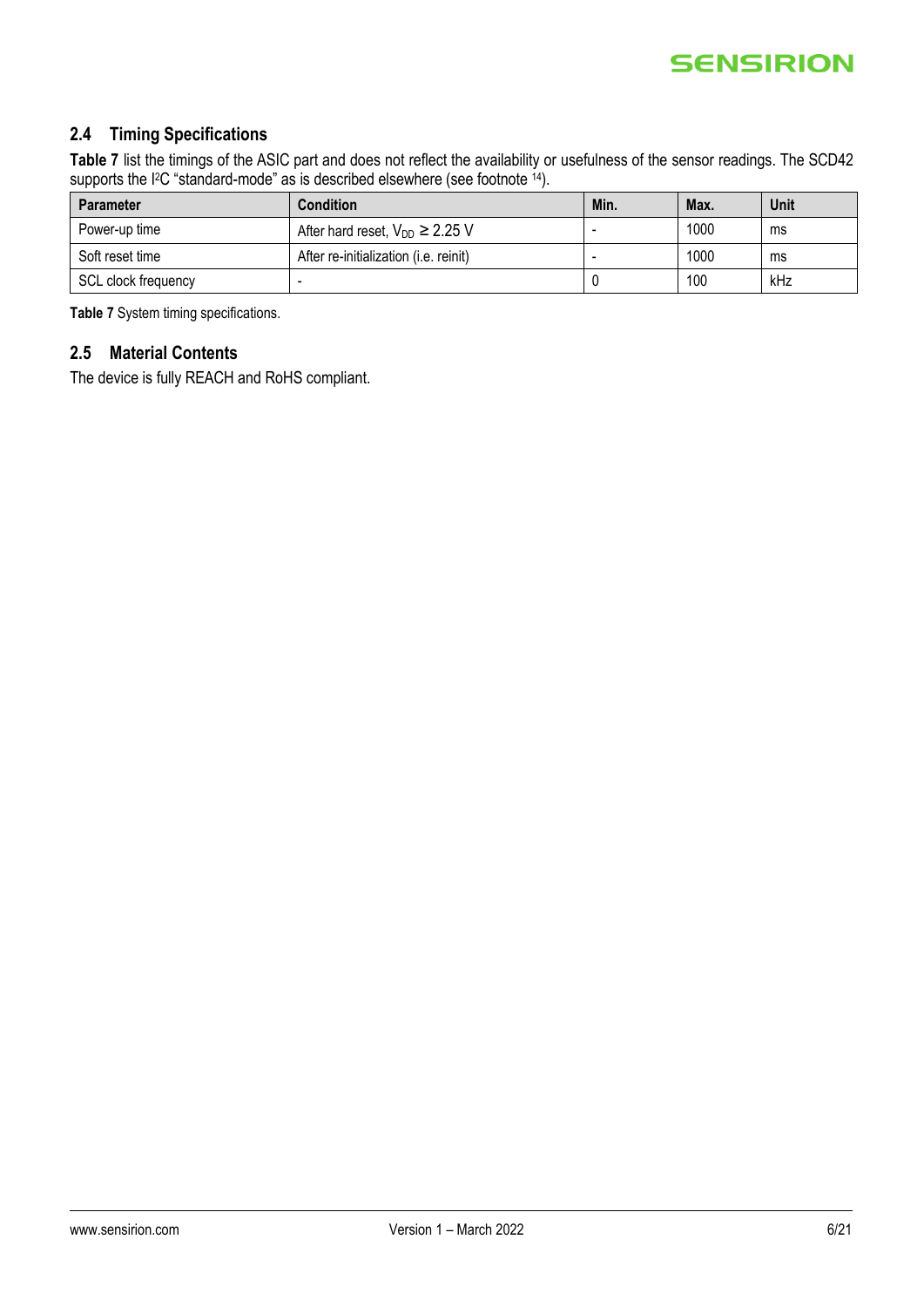# <span id="page-6-0"></span>**3 Digital Interface Description**

All SCD42 commands and data are mapped to a 16-bit address space.

| SCD42            | Hex. Code |
|------------------|-----------|
| 12C<br>; address | 0x62      |

**Table 8** I <sup>2</sup>C device address.

### <span id="page-6-1"></span>**3.1 Power-Up and Communication Start**

The sensor starts powering-up after reaching the power-up threshold voltage  $V_{DD,Min}$  = 2.25 V. After reaching this threshold voltage, the sensor needs 1000 ms to enter the idle state. Once the idle state is entered it is ready to receive commands from the master.

Each transmission sequence begins with a START condition (S) and ends with a STOP condition (P) as described in the I2Cbus specification.

# <span id="page-6-2"></span>**3.2 Data type & length**

Data sent to and received from the sensor consists of a sequence of 16-bit commands and/or 16-bit words (each to be interpreted as unsigned integer, most significant byte transmitted first). Each data word is immediately succeeded by an 8-bit CRC. In write direction it is mandatory to transmit the checksum. In read direction it is up to the master to decide if it wants to process the checksum (see chapter [3.9\)](#page-16-0).

### <span id="page-6-3"></span>**3.3 Command Sequence Types**

The SCD42 features four different I<sup>2</sup>C command sequence types: "read I<sup>2</sup>C sequences", "write I<sup>2</sup>C sequences", "send I<sup>2</sup>C *command"* and *"send command and fetch result"* sequences. **[Figure 2](#page-6-4)** illustrates how the I2C communication for the different sequence types is built-up.



<span id="page-6-4"></span>

For *"read"*" or *"send command and fetch results"* sequences, after writing the address and/or data to the sensor and sending the ACK bit, the sensor needs the *execution time* (see **[Table 9](#page-7-1)**) to respond to the I2C read header with an ACK bit. Hence, it is required to wait the command *execution time* before issuing the read header. Commands must not be sent while a previous command is being processed.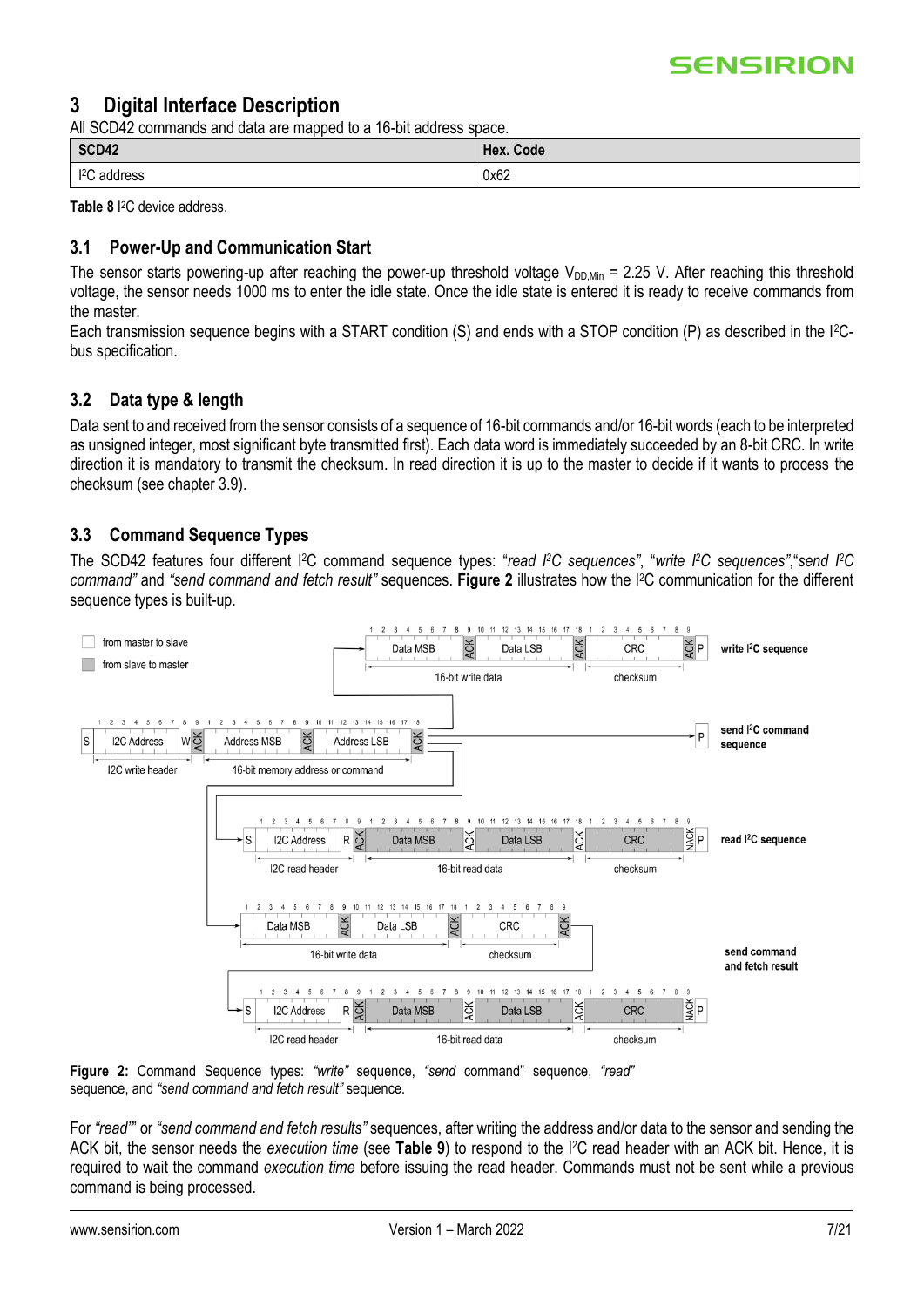### <span id="page-7-0"></span>**3.4 SCD42 Command Overview**

<span id="page-7-1"></span>**Table 9**: List of SCD42 sensor commands. Detailed description of SCD42 commands can be found further down. \*Column indicates whether command can be executed while a periodic measurement is running.

| Domain                               | Command                                | Hex.                                                                                                                                                                                 | <sup>2</sup> C sequence type | <b>Execution</b> |                         |
|--------------------------------------|----------------------------------------|--------------------------------------------------------------------------------------------------------------------------------------------------------------------------------------|------------------------------|------------------|-------------------------|
|                                      |                                        | Code<br>0x21b1<br>0xec05<br>read<br>0x3f86<br>0x241d<br>write<br>0x2318<br>read<br>0x2427<br>write<br>0x2322<br>read<br>0xe000<br>write<br>0x362f<br>fetch result<br>0x2416<br>write | (see chapter 3.3)            | time<br>[ms]     | <b>During</b><br>meas.* |
|                                      | start_periodic_measurement             |                                                                                                                                                                                      | send command                 |                  | no                      |
| <b>Basic Commands</b><br>Chapter 3.5 | read_measurement                       |                                                                                                                                                                                      |                              | 1                | yes                     |
|                                      | stop_periodic_measurement              |                                                                                                                                                                                      | send command                 | 500              | yes                     |
|                                      | set_temperature_offset                 |                                                                                                                                                                                      |                              | 1                | no                      |
| On-chip output signal                | get_temperature_offset                 |                                                                                                                                                                                      |                              | 1                | no                      |
| compensation                         | set_sensor_altitude                    |                                                                                                                                                                                      |                              | 1                | no                      |
| Chapter 3.6                          | get_sensor_altitude                    |                                                                                                                                                                                      |                              | 1                | no                      |
|                                      | set_ambient_pressure                   |                                                                                                                                                                                      |                              | 1                | yes                     |
| Field calibration                    | perform_forced_recalibration           |                                                                                                                                                                                      | send command and             | 400              | no                      |
| Chapter 3.7                          | set_automatic_self_calibration_enabled |                                                                                                                                                                                      |                              | 1                | no                      |
|                                      | get_automatic_self_calibration_enabled | 0x2313                                                                                                                                                                               | read                         | 1                | no                      |
|                                      | persist_settings                       | 0x3615                                                                                                                                                                               | send command                 | 800              | no                      |
|                                      | get_serial_number                      | 0x3682                                                                                                                                                                               | read                         | 1                | no                      |
| Advanced features                    | perform_self_test                      | 0x3639                                                                                                                                                                               | read                         | 10000            | no                      |
| Chapter 3.8                          | perform_factory_reset                  | 0x3632                                                                                                                                                                               | send command                 | 1200             | no                      |
|                                      | reinit                                 | 0x3646                                                                                                                                                                               | send command                 | 20               | no                      |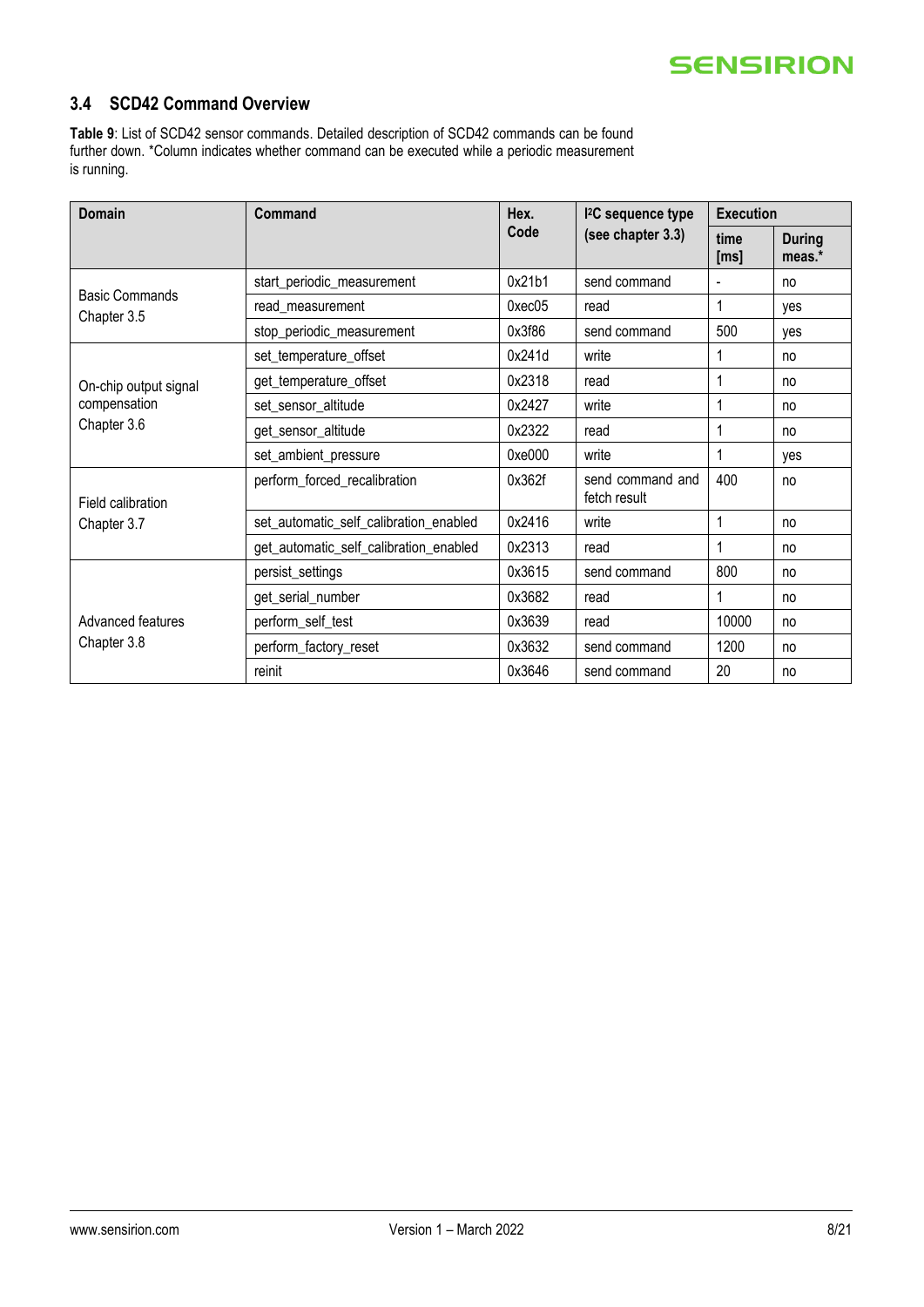#### <span id="page-8-0"></span>**3.5 Basic Commands**

This section lists the basic SCD42 commands that are necessary to start a periodic measurement and subsequently read out the sensor outputs.

The typical communication sequence between the I2C master (e.g., a microcontroller) and the SCD42 sensor is as follows:

- 1. The sensor is powered up
- 2. The I <sup>2</sup>C master sends a *start\_periodic\_measurement* command. Signal update interval is 5 seconds.
- 3. The I2C master periodically reads out data with the *read measurement* sequence.
- 4. To put the sensor back to idle mode, the I2C master sends a *stop periodic measurement* command.

While a periodic measurement is running, no other commands must be issued with the exception of *read\_measurement*, *get\_data\_ready\_status, stop\_periodic\_measurement* and *set\_ambient\_pressure.*

#### **3.5.1 start\_periodic\_measurement**

**Description**: start periodic measurement, signal update interval is 5 seconds.

**Table 10**: start\_periodic\_measurement I <sup>2</sup>C sequence description

| <b>Write</b>    | Input parameter: -                         |                   | Response parameter: - | Max. command             |                |
|-----------------|--------------------------------------------|-------------------|-----------------------|--------------------------|----------------|
| (hexadecimal)   | length [bytes]                             | signal conversion | length [bytes]        | signal conversion        | duration [ms]  |
| 0x21b1          |                                            |                   |                       | $\overline{\phantom{a}}$ | not applicable |
|                 | <b>Example:</b> start periodic measurement |                   |                       |                          |                |
| Write<br>0x21b1 |                                            |                   |                       |                          |                |
| (hexadecimal)   | Command                                    |                   |                       |                          |                |

### **3.5.2 read\_measurement**

**Description**: read sensor output. The measurement data can only be read out once per signal update interval as the buffer is emptied upon read-out. If no data is available in the buffer, the sensor returns a NACK. To avoid a NACK response, the *get\_data\_ready\_status* can be issued to check data status (see chapter **Error! Reference source not found.** for further details). T he I2C master can abort the read transfer with a NACK followed by a STOP condition after any data byte if the user is not interested in subsequent data.

**Table 11**: read\_measurment I2C sequence description

| Write           | Input parameter: -                                                         |                                                              |                 | Response parameter: CO <sub>2</sub> , Temperature, Relative<br>Humidity |      |                               |                                             | Max.<br>command |
|-----------------|----------------------------------------------------------------------------|--------------------------------------------------------------|-----------------|-------------------------------------------------------------------------|------|-------------------------------|---------------------------------------------|-----------------|
| (hexadecimal)   | signal conversion<br>length [bytes]<br>signal conversion<br>length [bytes] |                                                              |                 |                                                                         |      | duration [ms]                 |                                             |                 |
|                 |                                                                            |                                                              |                 | 3                                                                       |      | $CO2[ppm] = word[0]$          |                                             |                 |
| $0 \times 0.05$ | $\overline{\phantom{0}}$                                                   | $\overline{\phantom{0}}$                                     |                 | 3                                                                       |      |                               | T = $-45 + 175$ * word[1] / 2 <sup>16</sup> |                 |
|                 |                                                                            |                                                              |                 | 3                                                                       |      | RH = 100 * word[2] / $2^{16}$ |                                             |                 |
|                 |                                                                            | <b>Example:</b> read sensor output (500 ppm, 25 °C, 37 % RH) |                 |                                                                         |      |                               |                                             |                 |
| Write           | $0 \times 0.05$                                                            |                                                              |                 |                                                                         |      |                               |                                             |                 |
| (hexadecimal)   | Command                                                                    |                                                              |                 |                                                                         |      |                               |                                             |                 |
| Wait            | 1 ms                                                                       | command execution time                                       |                 |                                                                         |      |                               |                                             |                 |
| Response        | 0x01f4                                                                     | 0x7b                                                         | 0x6667          |                                                                         | 0xa2 |                               | 0x5eb9                                      | 0x3c            |
| (hexadecimal)   | $CO2 = 500$ ppm<br>CRC of 0x01f4                                           |                                                              | Temp. $= 25 °C$ | CRC of 0x6667<br>$RH = 37\%$                                            |      |                               | CRC of 0x5eb9                               |                 |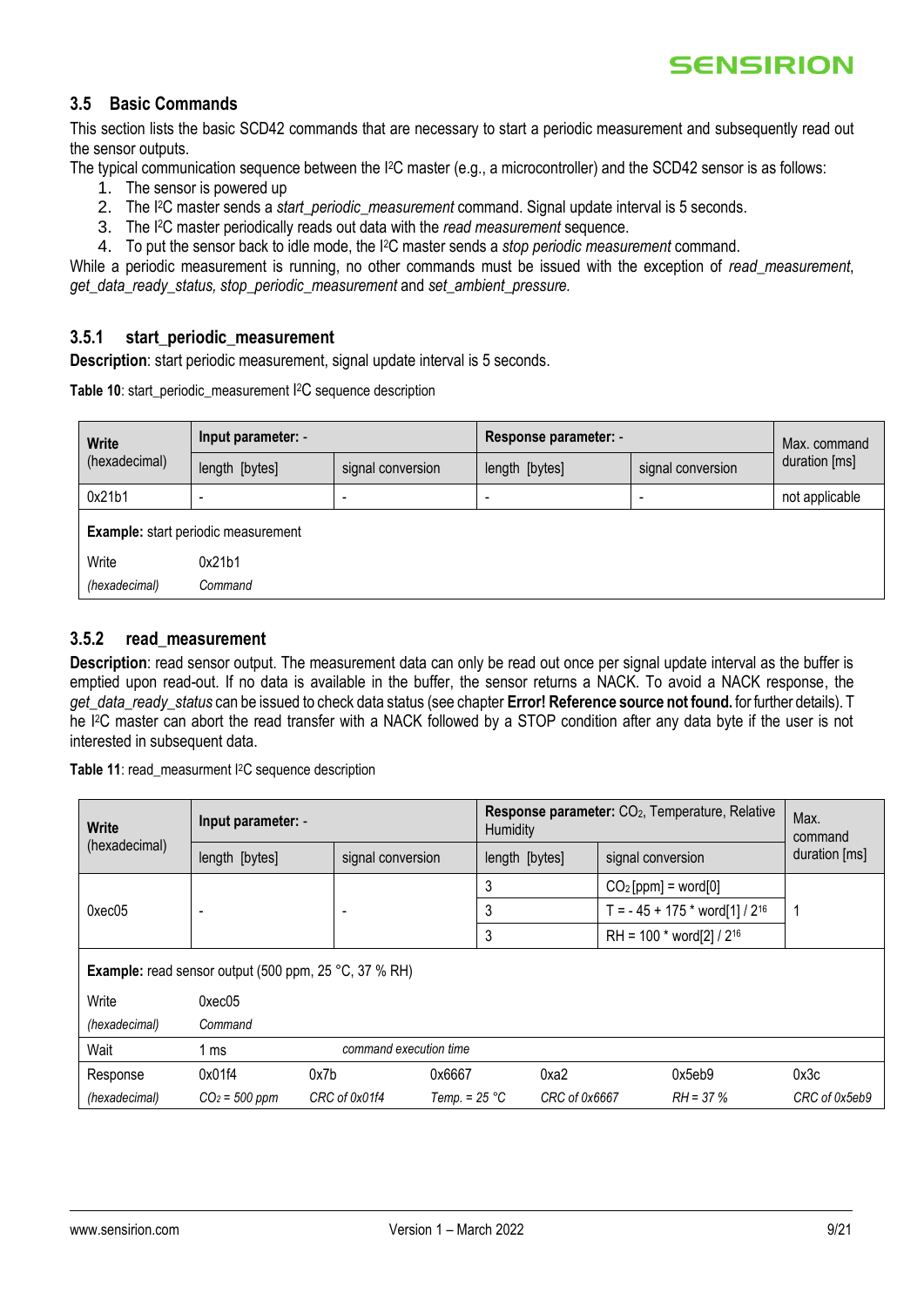#### **3.5.3 stop\_periodic\_measurement**

**Description**: stop periodic measurement to change the sensor configuration or to save power. Note that the sensor will only respond to other commands after waiting 500 ms after issuing the *stop\_periodic\_measurement* command.

**Table 12**: stop\_periodic\_measurement I2C sequence description

| <b>Write</b><br>(hexadecimal) | Input parameter: -                 |                   | Response parameter: - | Max. command      |               |
|-------------------------------|------------------------------------|-------------------|-----------------------|-------------------|---------------|
|                               | length [bytes]                     | signal conversion | length [bytes]        | signal conversion | duration [ms] |
| 0x3f86                        |                                    | -                 |                       |                   | 500           |
|                               | Example: stop periodic measurement |                   |                       |                   |               |
| Write                         | 0x3f86                             |                   |                       |                   |               |
| (hexadecimal)                 | Command                            |                   |                       |                   |               |

### <span id="page-9-0"></span>**3.6 On-Chip Output Signal Compensation**

The SCD42 features on-chip signal compensation to counteract pressure and temperature effects. Feeding the SCD42 with the pressure or altitude enables highest accuracy of the CO<sup>2</sup> output signal across a large pressure range. Setting the temperature offset improves the accuracy of the relative humidity and temperature output signal. Note that the temperature offset does not impact the accuracy of the  $CO<sub>2</sub>$  output.

To change or read sensor settings, the SCD42 must be in idle mode. A typical sequence between the I2C master and the SCD42 is described as follows:

- 1. If the sensor is operated in a periodic measurement mode, the I2C master sends a *stop\_periodic\_measurement*  command.
- 2. The I<sup>2</sup>C master sends one or several commands to get or set the sensor settings.
- 3. If configurations shall be preserved after power-cycle events, the *persist\_settings* command must be sent (see chapter [3.8.1\)](#page-14-1)
- 4. The I2C master sends a start measurement command to set the sensor in the operating mode again.

### **3.6.1 set\_temperature\_offset**

**Description**: The temperature offset has no influence on the SCD42 CO<sub>2</sub> accuracy. Setting the temperature offset of the SCD42 inside the customer device correctly allows the user to leverage the RH and T output signal. Note that the temperature offset can depend on various factors such as the SCD42 measurement mode, self-heating of close components, the ambient temperature and air flow. Thus, the SCD42 temperature offset should be determined inside the customer device under its typical operation conditions (including the operation mode to be used in the application) and in thermal equilibrium. Per default, the temperature offset is set to 4° C. To save the setting to the EEPROM, the *persist setting* (see chapte[r 3.8.1\)](#page-14-1) command must be issued. Equation (1) shows how the characteristic temperature offset can be obtained.

$$
T_{offset\_actual} = T_{SCD40} - T_{Reference} + T_{offset\_previous}
$$
\n(1)

| Write<br>(hexadecimal) | Input parameter: Offset temperature              |                                                     | Response parameter: - | Max. command             |                   |               |
|------------------------|--------------------------------------------------|-----------------------------------------------------|-----------------------|--------------------------|-------------------|---------------|
|                        | length [bytes]                                   | signal conversion                                   |                       | length [bytes]           | signal conversion | duration [ms] |
| 0x241d                 |                                                  | word[0] = $T_{offset}$ [°C] * 2 <sup>16</sup> / 175 |                       | $\overline{\phantom{0}}$ | -                 |               |
|                        | <b>Example:</b> set temperature offset to 5.4 °C |                                                     |                       |                          |                   |               |
| Write                  | 0x241d                                           | 0x07e6                                              | 0x48                  |                          |                   |               |
| (hexadecimal)          | Command                                          | $T_{offset} = 5.4 °C$                               | CRC of 0x7e6          |                          |                   |               |

**Table 13:** set temperature offset I<sup>2</sup>C sequence description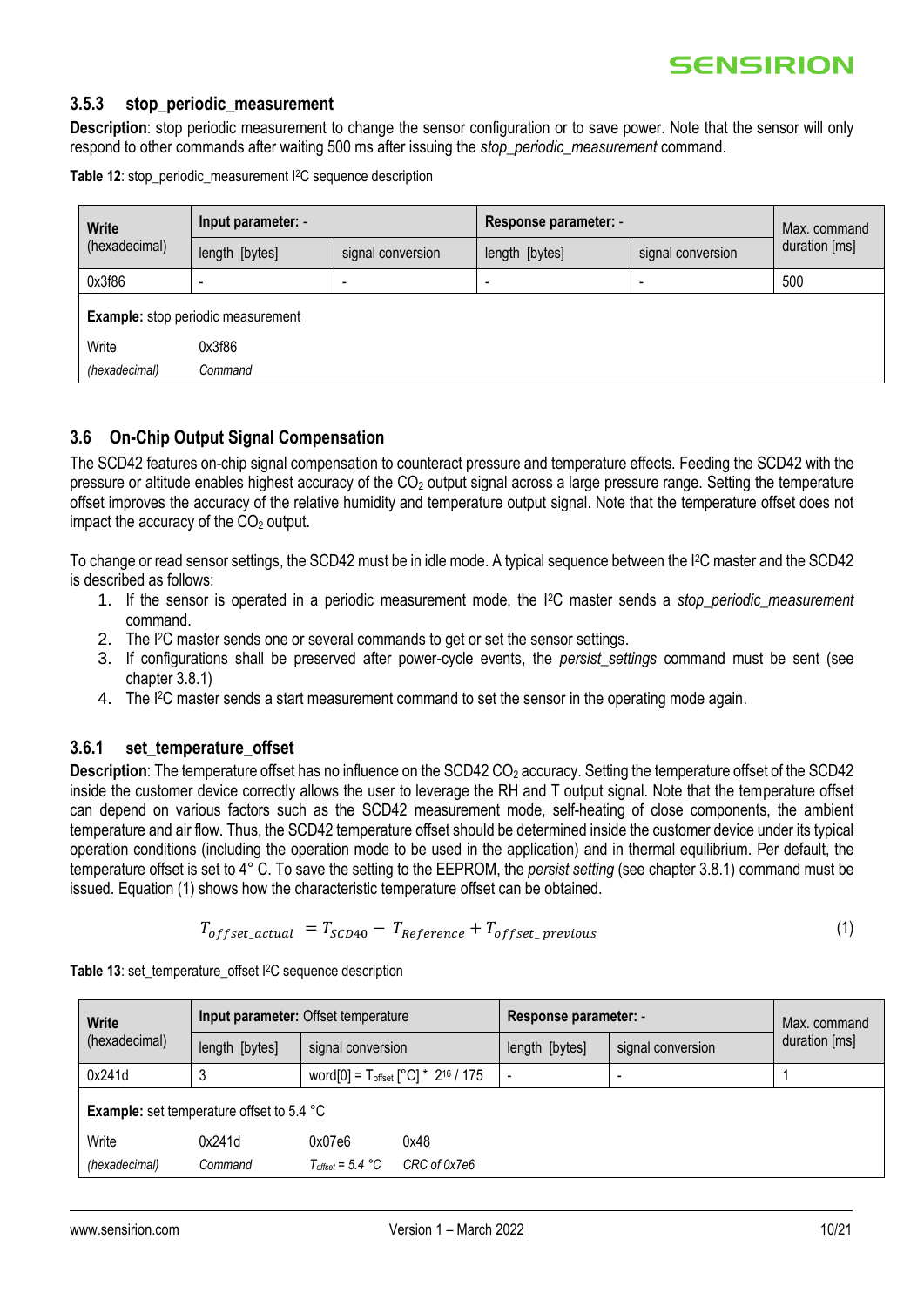

### **3.6.2 get\_temperature\_offset**

| <b>Write</b><br>(hexadecimal) | Input parameter: -                           |                        | Response parameter: Offset temperature | Max.<br>command                                     |               |
|-------------------------------|----------------------------------------------|------------------------|----------------------------------------|-----------------------------------------------------|---------------|
|                               | length [bytes]                               | signal conversion      | length [bytes]                         | signal conversion                                   | duration [ms] |
| 0x2318                        |                                              |                        | 3                                      | $T_{offset}$ [°C] = 175 * word[0] / 2 <sup>16</sup> |               |
|                               | <b>Example:</b> temperature offset is 6.2 °C |                        |                                        |                                                     |               |
| Write                         | 0x2318                                       |                        |                                        |                                                     |               |
| (hexadecimal)                 | Command                                      |                        |                                        |                                                     |               |
| Wait                          | ms                                           | command execution time |                                        |                                                     |               |
| Response                      | 0x0912                                       | 0x63                   |                                        |                                                     |               |
| (hexadecimal)                 | $T_{offset} = 6.2 °C$                        | CRC of 0x0912          |                                        |                                                     |               |

Table 14: get temperature offset I<sup>2</sup>C sequence description

### **3.6.3 set\_sensor\_altitude**

**Description**: Reading and writing of the sensor altitude must be done while the SCD42 is in idle mode. Typically, the sensor altitude is set once after device installation. To save the setting to the EEPROM, the *persist setting* (see chapte[r 3.8.1\)](#page-14-1) command must be issued. Per default, the sensor altitude is set to 0 meter above sea-level.

**Table 15**: set\_sensor\_altitude I2C sequence description

| Write<br>(hexadecimal) | Input parameter: Sensor altitude                      |                                    |                | Response parameter: - |               |
|------------------------|-------------------------------------------------------|------------------------------------|----------------|-----------------------|---------------|
|                        | length [bytes]                                        | signal conversion                  | length [bytes] | signal conversion     | duration [ms] |
| 0x2427                 |                                                       | word $[0]$ = Sensor altitude $[m]$ |                |                       |               |
|                        | <b>Example:</b> set sensor altitude to 1'950 m.a.s.l. |                                    |                |                       |               |
| Write                  | 0x2427                                                | 0x079e<br>0x09                     |                |                       |               |
| (hexadecimal)          | Command                                               | Sensor altitude = $1'950$ m        | CRC of 0x79e   |                       |               |

### **3.6.4 get\_sensor\_altitude**

**Table 16**: get\_sensor\_altitude I2C sequence description

| <b>Write</b><br>(hexadecimal) | Input parameter: -                                |                        |                | Response parameter: Sensor altitude |               |  |
|-------------------------------|---------------------------------------------------|------------------------|----------------|-------------------------------------|---------------|--|
|                               | length [bytes]                                    | signal conversion      | length [bytes] | signal conversion                   | duration [ms] |  |
| 0x2322                        | $\overline{\phantom{a}}$                          |                        | 3              | Sensor altitude $[m] = word[0]$     | 1             |  |
|                               | <b>Example:</b> sensor altitude is 1'100 m.a.s.l. |                        |                |                                     |               |  |
| Write                         | 0x2322                                            |                        |                |                                     |               |  |
| (hexadecimal)                 | Command                                           |                        |                |                                     |               |  |
| Wait                          | l ms                                              | command execution time |                |                                     |               |  |
| Response                      | 0x044c                                            | 0x42                   |                |                                     |               |  |
| (hexadecimal)                 | Sensor altitude = $1'100$ m                       | CRC of 0x044c          |                |                                     |               |  |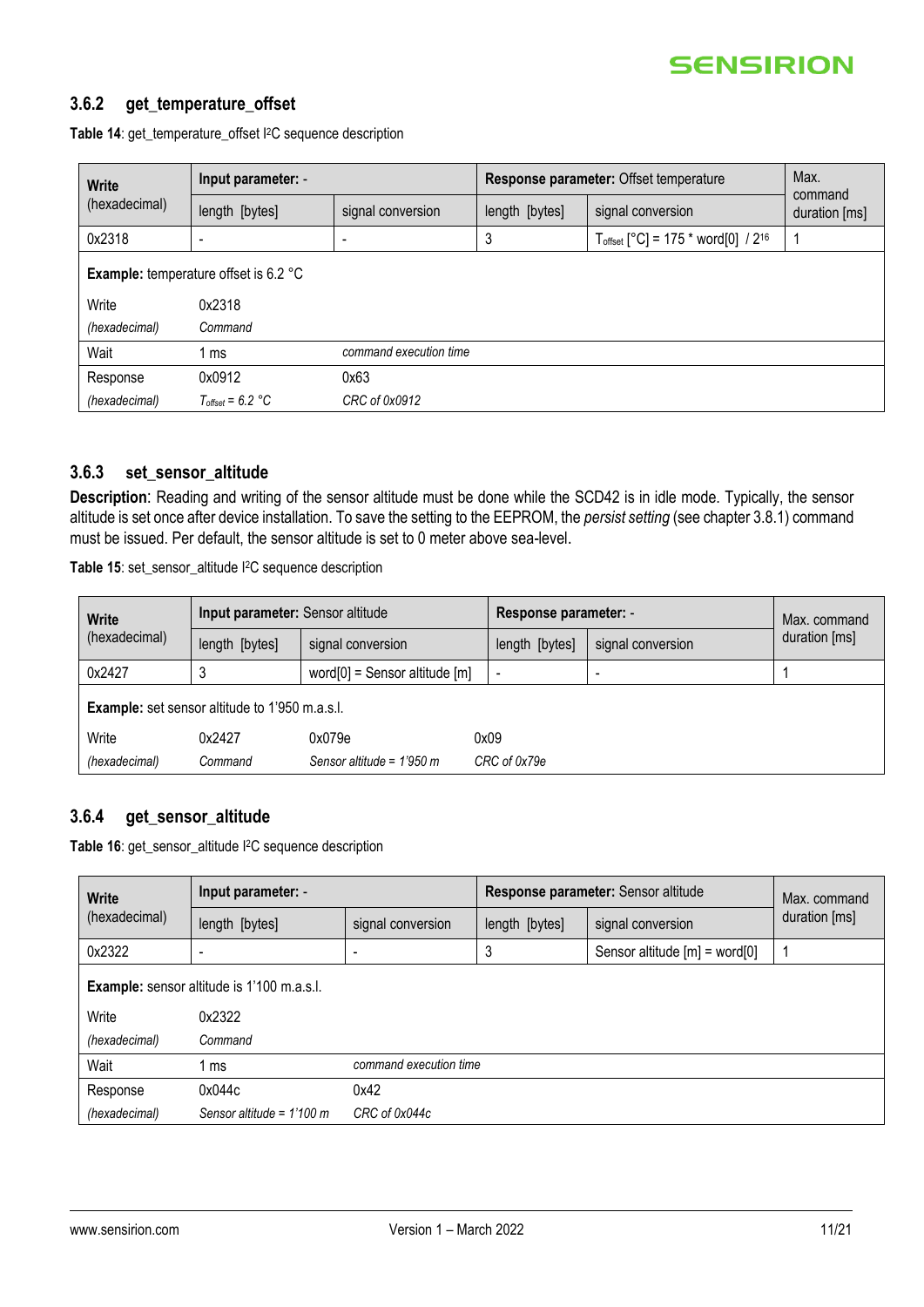# **3.6.5 set\_ambient\_pressure**

**Description**: The *set\_ambient\_pressure* command can be sent during periodic measurements to enable continuous pressure compensation. Note that setting an ambient pressure using *set\_ambient\_pressure* overrides any pressure compensation based on a previously set sensor altitude.

|  |  |  |  | Table 17: set_ambient_pressure I <sup>2</sup> C sequence description |
|--|--|--|--|----------------------------------------------------------------------|
|--|--|--|--|----------------------------------------------------------------------|

| <b>Write</b><br>(hexadecimal) | Input parameter: Ambient pressure                 |                                        | Response parameter: - | Max. command      |               |
|-------------------------------|---------------------------------------------------|----------------------------------------|-----------------------|-------------------|---------------|
|                               | length [bytes]                                    | signal conversion                      | length [bytes]        | signal conversion | duration [ms] |
| 0xe000                        | J                                                 | word $[0]$ = ambient P $[Pa]$ /<br>100 |                       |                   |               |
|                               | <b>Example:</b> set ambient pressure to 98'700 Pa |                                        |                       |                   |               |
| Write                         | 0xe000                                            | 0x03db                                 | 0x42                  |                   |               |
| (hexadecimal)                 | Command                                           | Ambient $P = 98'700$ Pa                | CRC of 0x03db         |                   |               |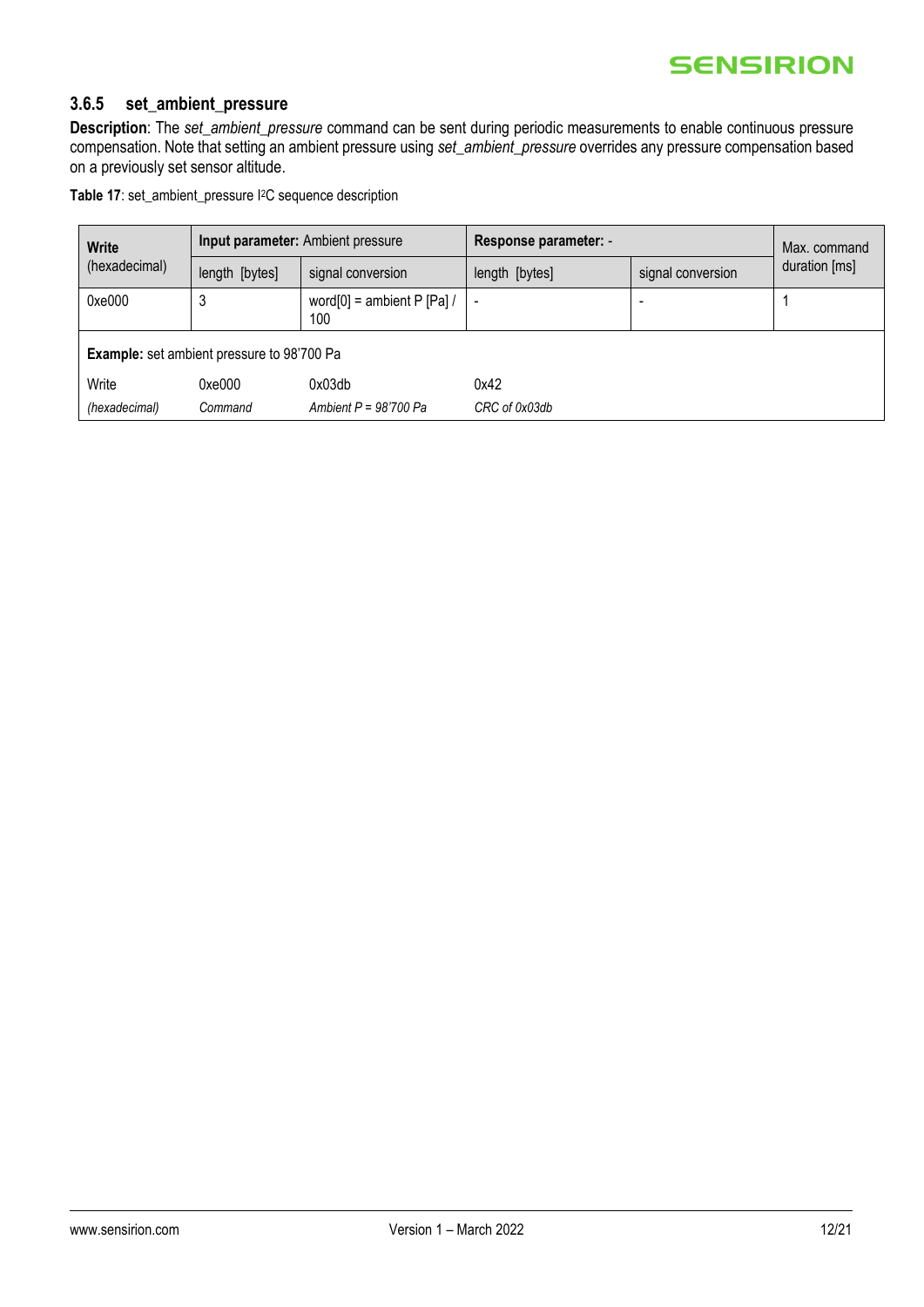### <span id="page-12-0"></span>**3.7 Field Calibration**

To realize high initial and long-term accuracy, the SCD42 includes two field calibration features. Forced recalibration (FRC) enables restoring highest accuracy with the assistance of a  $CO<sub>2</sub>$  reference value immediately. Typically, FRC is applied to compensate for drifts originating from the sensor assembly process or other extensive stresses. Automatic self-calibration (ASC) ensures highest long-term stability of the SCD42 without the need of manual action steps from the user. The automatic selfcalibration algorithm assumes that the sensor is exposed to the atmospheric  $CO<sub>2</sub>$  concentration of 400 ppm at least once per week.

### **3.7.1 perform\_forced\_recalibration**

**Description**: To successfully conduct an accurate forced recalibration, the following steps need to be carried out:

- 1. Operate the SCD42 in the operation mode later used in normal sensor operation for > 3 minutes in an environment with homogenous and constant  $CO<sub>2</sub>$  concentration.
- 2. Issue *stop\_periodic\_measurement*. Wait 500 ms for the stop command to complete.
- 3. Subsequently issue the *perform\_forced\_recalibration* command and optionally read out the FRC correction (i.e. the magnitude of the correction) after waiting for 400 ms for the command to complete.
	- A return value of 0xffff indicates that the forced recalibration has failed.

Note that the sensor will fail to perform a forced recalibration if it was not operated before sending the command. Please make sure that the sensor is operated at the voltage desired for the application when applying the forced recalibration sequence.

| <b>Write</b>  |                    | Input parameter: Target CO <sub>2</sub> concentration                                            |                | Response parameter: FRC-correction                |                          |  |
|---------------|--------------------|--------------------------------------------------------------------------------------------------|----------------|---------------------------------------------------|--------------------------|--|
| (hexadecimal) | length [bytes]     | signal conversion                                                                                | length [bytes] | signal conversion                                 | command<br>duration [ms] |  |
| 0x362f        | 3                  | $word[0] = Target$<br>concentration [ppm CO2]                                                    | 3              | FRC correction [ppm $CO2$ ] =<br>word[0] - 0x8000 | 400                      |  |
|               |                    |                                                                                                  |                | word $[0] = 0$ xffff in case of<br>failed FRC     |                          |  |
|               |                    | <b>Example:</b> perform forced recalibration, reference CO <sub>2</sub> concentration is 480 ppm |                |                                                   |                          |  |
| Write         | 0x362f             | 0x01e0                                                                                           | 0xb4           |                                                   |                          |  |
| (hexadecimal) | Command            | Input: 480 ppm                                                                                   | CRC of 0x01e0  |                                                   |                          |  |
| Wait          | 400 ms             | command execution time                                                                           |                |                                                   |                          |  |
| Response      | $0x7$ fce          | 0x7b                                                                                             |                |                                                   |                          |  |
| (hexadecimal) | Response: - 50 ppm | CRC of 0x7fce                                                                                    |                |                                                   |                          |  |

**Table 18**: perform\_forced\_recalibration I2C sequence description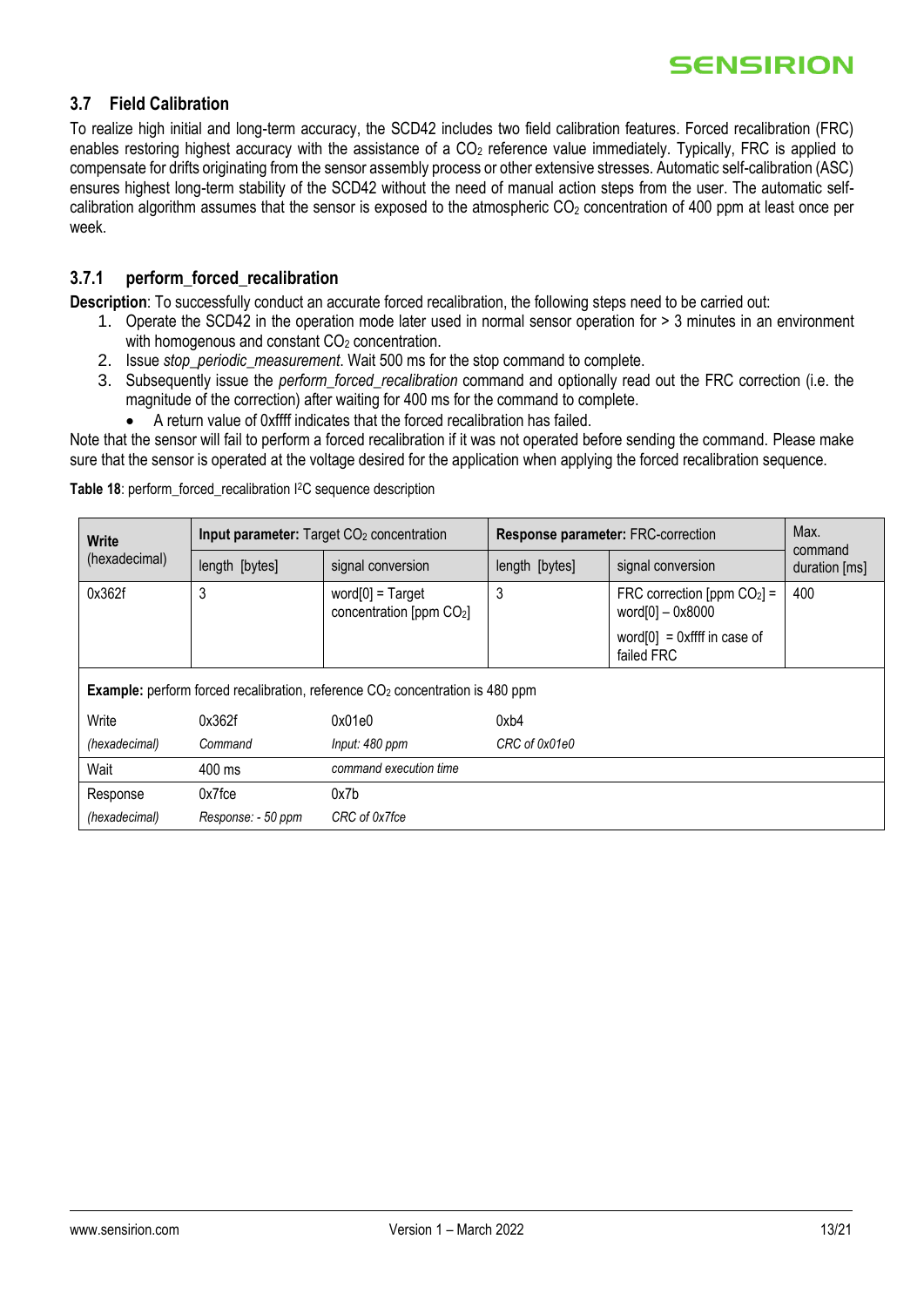# **3.7.2 set\_automatic\_self\_calibration\_enabled**

**Description**: Set the current state (enabled / disabled) of the automatic self-calibration. By default, ASC is enabled. To save the setting to the EEPROM, the *persist\_setting* (see chapter [3.8.1\)](#page-14-1) command must be issued.

**Table 19**: set\_automatic\_self\_calibration\_enabled I <sup>2</sup>C sequence description.

| <b>Write</b><br>(hexadecimal) | Input parameter: ASC enabled                                   |                                                                                 | Response parameter: - | Max. command   |                   |               |
|-------------------------------|----------------------------------------------------------------|---------------------------------------------------------------------------------|-----------------------|----------------|-------------------|---------------|
|                               | length [bytes]                                                 | signal conversion                                                               |                       | length [bytes] | signal conversion | duration [ms] |
| 0x2416                        | 3                                                              | word[0] = $1 \rightarrow$ ASC enabled<br>word[0] = $0 \rightarrow$ ASC disabled |                       |                |                   |               |
|                               | <b>Example:</b> set automatic self-calibration status: enabled |                                                                                 |                       |                |                   |               |
| Write                         | 0x2416                                                         | 0x0001                                                                          | 0xB0                  |                |                   |               |
| (hexadecimal)                 | Command                                                        | ASC enabled                                                                     | CRC of 0x0001         |                |                   |               |

#### **3.7.3 get\_automatic\_self\_calibration\_enabled**

**Table 20**: get\_automatic\_self\_calibration\_enabled I2C sequence description

<span id="page-13-0"></span>

| <b>Write</b><br>(hexadecimal) | Input parameter: -                                               |                        |                | Response parameter: ASC enabled                                                 |               |  |
|-------------------------------|------------------------------------------------------------------|------------------------|----------------|---------------------------------------------------------------------------------|---------------|--|
|                               | length [bytes]                                                   | signal conversion      | length [bytes] | signal conversion                                                               | duration [ms] |  |
| 0x2313                        | $\overline{\phantom{a}}$                                         |                        | 3              | word[0] = $1 \rightarrow$ ASC enabled<br>word[0] = $0 \rightarrow$ ASC disabled |               |  |
|                               | <b>Example:</b> read automatic self-calibration status: disabled |                        |                |                                                                                 |               |  |
| Write                         | 0x2313                                                           |                        |                |                                                                                 |               |  |
| (hexadecimal)                 | Command                                                          |                        |                |                                                                                 |               |  |
| Wait                          | 1 ms                                                             | command execution time |                |                                                                                 |               |  |
| Response                      | 0x0000                                                           | 0x81                   |                |                                                                                 |               |  |
| (hexadecimal)                 | ASC disabled                                                     | CRC of 0x0000          |                |                                                                                 |               |  |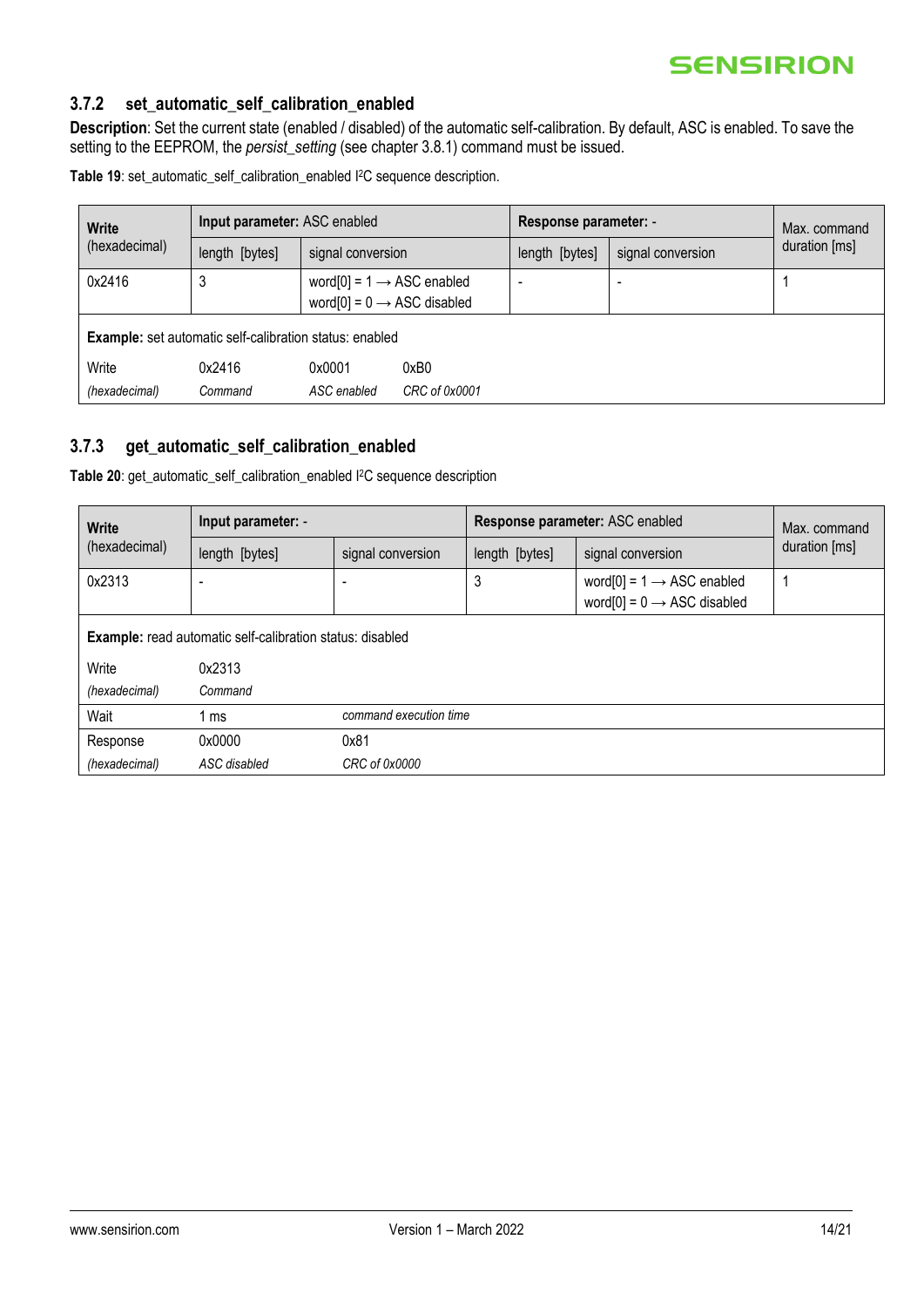

### <span id="page-14-0"></span>**3.8 Advanced Features**

#### <span id="page-14-1"></span>**3.8.1 persist\_settings**

**Description**: Configuration settings such as the temperature offset, sensor altitude and the ASC enabled/disabled parameter are by default stored in the volatile memory (RAM) only and will be lost after a power-cycle. The *persist* settings command stores the current configuration in the EEPROM of the SCD42, making them persistent across power-cycling. To avoid unnecessary wear of the EEPROM, the *persist\_settings* command should only be sent when persistence is required and if actual changes to the configuration have been made. The EEPROM is guaranteed to endure at least 2000 write cycles before failure. Note that field calibration history (i.e. FRC and ASC, see chapter [3.7\)](#page-12-0) is automatically stored in a separate EEPROM dimensioned for the specified sensor lifetime.

**Table 21**: persist\_settings I <sup>2</sup>C sequence description

| <b>Write</b><br>(hexadecimal)    | Input parameter: - |                   | Response parameter: - | Max. command             |               |
|----------------------------------|--------------------|-------------------|-----------------------|--------------------------|---------------|
|                                  | length [bytes]     | signal conversion | length [bytes]        | signal conversion        | duration [ms] |
| 0x3615                           |                    |                   |                       | $\overline{\phantom{0}}$ | 800           |
| <b>Example:</b> persist settings |                    |                   |                       |                          |               |
| Write                            | 0x3615             |                   |                       |                          |               |
| (hexadecimal)                    | Command            |                   |                       |                          |               |

### <span id="page-14-2"></span>**3.8.2 get\_serial\_number**

**Description**: Reading out the serial number can be used to identify the chip and to verify the presence of the sensor. The get serial number command returns 3 words, and every word is followed by an 8-bit CRC checksum. Together, the 3 words constitute a unique serial number with a length of 48 bits (big endian format).

**Table 22**: get\_serial\_number I2C sequence description

| <b>Write</b><br>(hexadecimal)                        | Input parameter: - |                          | Response parameter: serial number | Max. command                                               |               |  |
|------------------------------------------------------|--------------------|--------------------------|-----------------------------------|------------------------------------------------------------|---------------|--|
|                                                      | length [bytes]     | signal conversion        | length [bytes]                    | signal conversion                                          | duration [ms] |  |
| 0x3682                                               | -                  |                          | 9                                 | Serial number = word[0] <<<br>32   word[1] << 16   word[2] |               |  |
| <b>Example:</b> serial number is 273'325'796'834'238 |                    |                          |                                   |                                                            |               |  |
| Write                                                | 0x3682             |                          |                                   |                                                            |               |  |
| (hexadecimal)                                        | Command            |                          |                                   |                                                            |               |  |
| Wait                                                 | 1 ms               | command execution time   |                                   |                                                            |               |  |
| Response                                             | 0xf896<br>0x31     | 0x9f07                   | 0xc2                              | 0x3bbe                                                     | 0x89          |  |
| (hexadecimal)                                        | word[0]            | CRC of 0xf896<br>word[1] | CRC of 0x9f07                     | word[2]                                                    | CRC of 0x3bbe |  |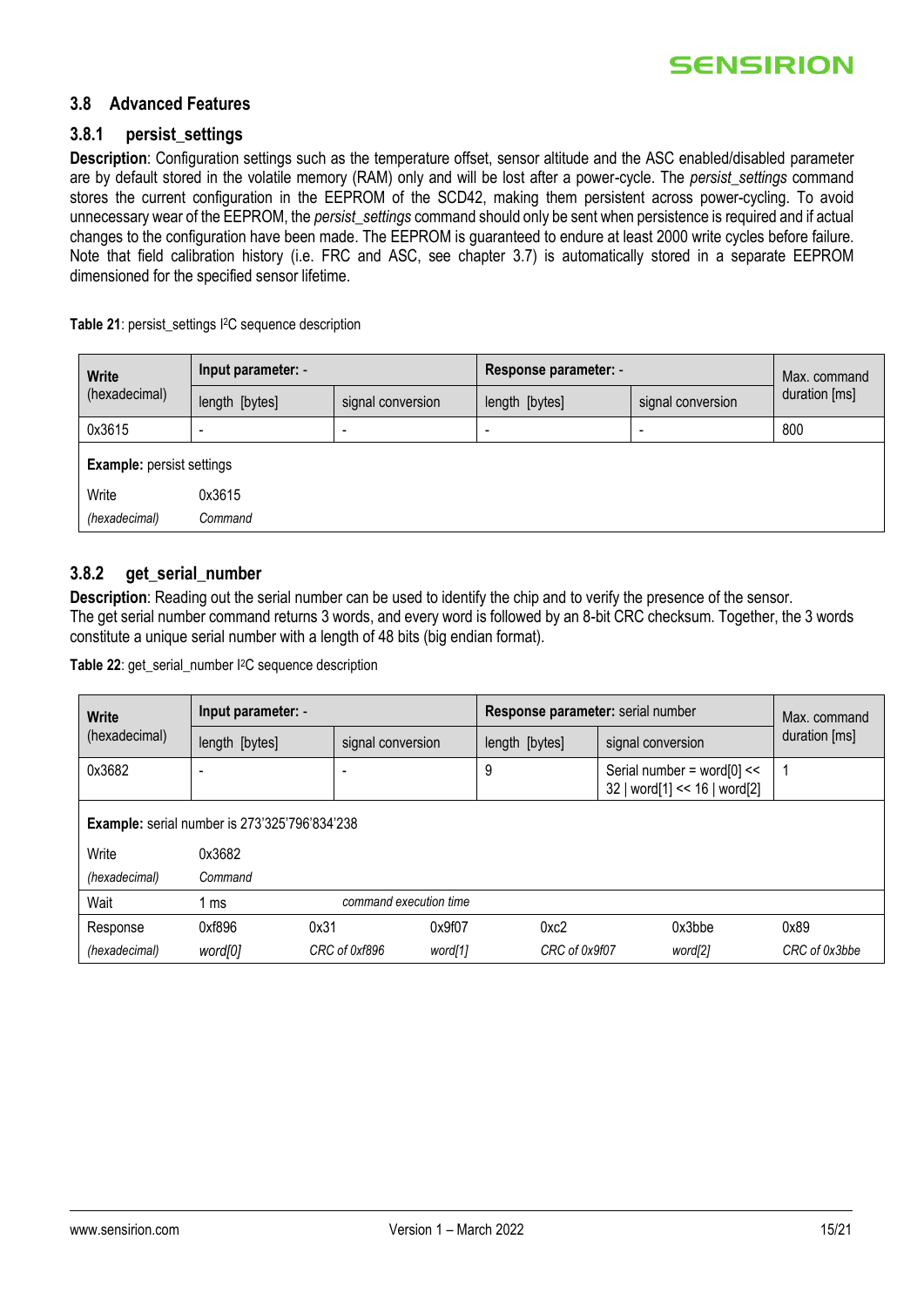#### **3.8.3 perform\_self\_test**

**Description**: The perform\_self\_test feature can be used as an end-of-line test to check sensor functionality and the customer power supply to the sensor.

**Table 23**: perform\_self\_test I <sup>2</sup>C sequence description

| <b>Write</b><br>(hexadecimal)                       | Input parameter: -                 |                   | Response parameter: sensor status |                                                                                                          | Max. command  |
|-----------------------------------------------------|------------------------------------|-------------------|-----------------------------------|----------------------------------------------------------------------------------------------------------|---------------|
|                                                     | length [bytes]                     | signal conversion | length [bytes]                    | signal conversion                                                                                        | duration [ms] |
| 0x3639                                              |                                    |                   | 3                                 | word[0] = $0 \rightarrow$ no malfunction detected<br>word[0] $\neq$ 0 $\rightarrow$ malfunction detected | 10000         |
| Example: perform self-test, no malfunction detected |                                    |                   |                                   |                                                                                                          |               |
| Write                                               | 0x3639                             |                   |                                   |                                                                                                          |               |
| (hexadecimal)                                       | Command                            |                   |                                   |                                                                                                          |               |
| Wait                                                | command execution time<br>10000 ms |                   |                                   |                                                                                                          |               |
| Response                                            | 0x0000                             | 0x81              |                                   |                                                                                                          |               |
| (hexadecimal)                                       | No malfunction detected            |                   | CRC of 0x0000                     |                                                                                                          |               |

### **3.8.4 perfom\_factory\_reset**

**Description**: The perform\_factory\_reset command resets all configuration settings stored in the EEPROM and erases the FRC and ASC algorithm history.

**Table 24**: perform\_factory\_reset I <sup>2</sup>C sequence description

| <b>Write</b><br>(hexadecimal)         | Input parameter: - |                   | Response parameter: - |                   | Max. command  |
|---------------------------------------|--------------------|-------------------|-----------------------|-------------------|---------------|
|                                       | length [bytes]     | signal conversion | length [bytes]        | signal conversion | duration [ms] |
| 0x3632                                |                    |                   |                       |                   | 1200          |
| <b>Example:</b> perform factory reset |                    |                   |                       |                   |               |
| Write                                 | 0x3632             |                   |                       |                   |               |
| (hexadecimal)                         | Command            |                   |                       |                   |               |
|                                       |                    |                   |                       |                   |               |

### **3.8.5 reinit**

**Description**: The reinit command reinitializes the sensor by reloading user settings from EEPROM. Before sending the reinit command, the stop measurement command must be issued. If the *reinit* command does not trigger the desired re-initialization, a power-cycle should be applied to the SCD42.

**Table 25**: reinit I <sup>2</sup>C sequence description

| <b>Write</b><br>(hexadecimal) | Input parameter: -        |                   | Response parameter: - | Max. command             |               |
|-------------------------------|---------------------------|-------------------|-----------------------|--------------------------|---------------|
|                               | length [bytes]            | signal conversion | length [bytes]        | signal conversion        | duration [ms] |
| 0x3646                        | $\overline{\phantom{0}}$  |                   |                       | $\overline{\phantom{0}}$ | 20            |
| Example: reinit               |                           |                   |                       |                          |               |
| Write                         | 0x3646                    |                   |                       |                          |               |
| (hexadecimal)                 | Command re-initialization |                   |                       |                          |               |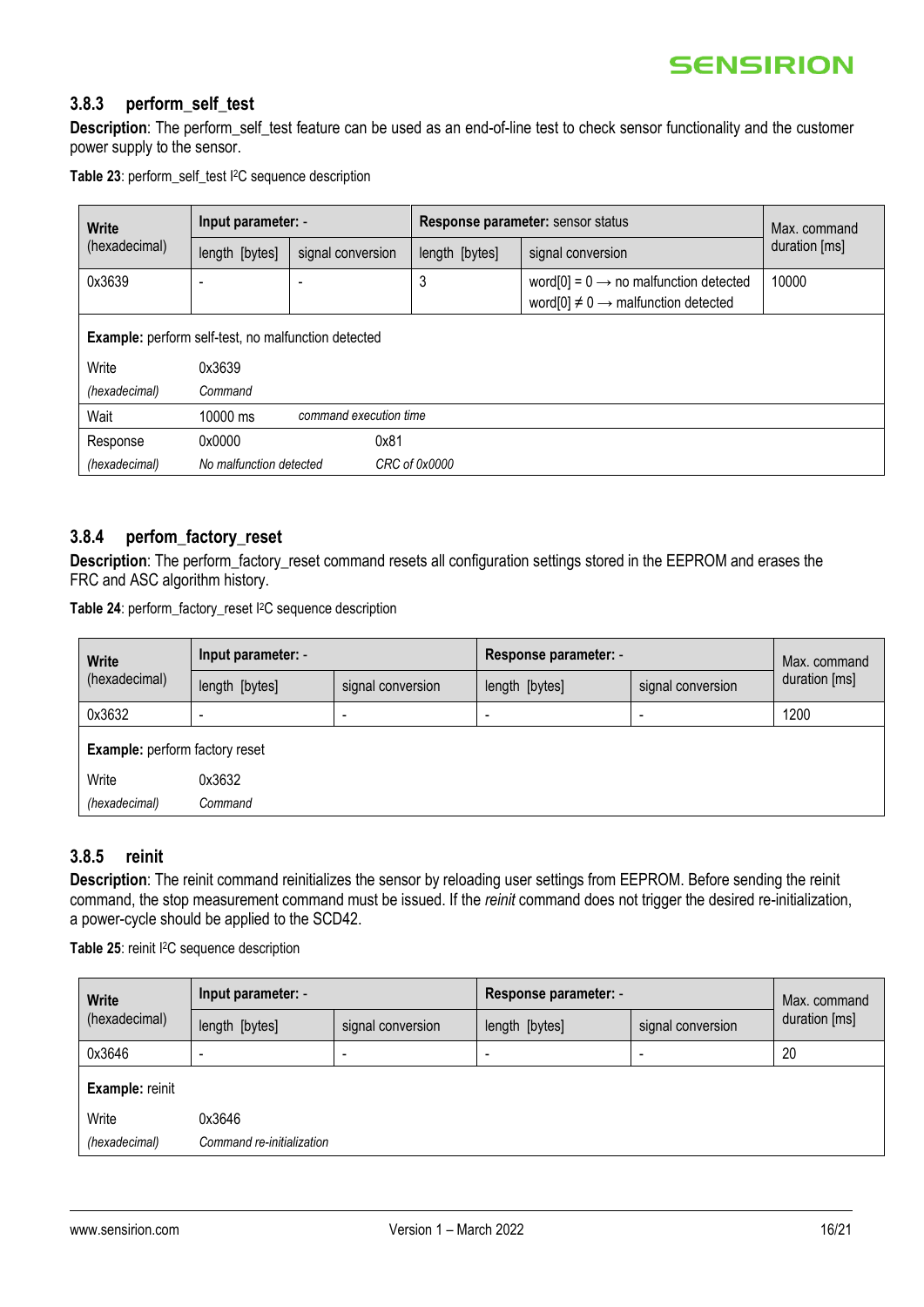# <span id="page-16-0"></span>**3.9 Checksum Calculation**

The 8-bit CRC checksum transmitted after each data word is generated by a CRC algorithm. Its properties are displayed in **[Table 26](#page-16-1)**. The CRC covers the contents of the two previously transmitted data bytes. To calculate the checksum only these two previously transmitted data bytes are used. Note that command words are not followed by CRC.

| <b>Property</b>       | Value                     | Example code (C/C++)                                                                                                                           |  |  |  |  |
|-----------------------|---------------------------|------------------------------------------------------------------------------------------------------------------------------------------------|--|--|--|--|
| Name                  | CRC-8                     | #define CRC8 POLYNOMIAL 0x31                                                                                                                   |  |  |  |  |
| Width                 | 8 bit                     | #define CRC8 INIT 0xFF                                                                                                                         |  |  |  |  |
| <b>Protected Data</b> | read and/or write data    | uint8_t sensirion_common_generate_crc(const uint8_t* data, uint16_t count) {<br>uint16 t current byte;                                         |  |  |  |  |
| Polynomial            | $0x31 (x8 + x5 + x4 + 1)$ | uint8 $t$ crc = CRC8 INIT;                                                                                                                     |  |  |  |  |
| Initialization        | 0xFF                      | uint8 t crc bit;<br>/* calculates 8-Bit checksum with given polynomial */<br>for (current_byte = $0$ ; current_byte < count; ++current_byte) { |  |  |  |  |
| Reflect input         | False                     |                                                                                                                                                |  |  |  |  |
| Reflect output        | False                     | $\text{circ}$ ^= (data[current_byte]);<br>for (crc bit = $8$ ; crc bit > 0; --crc bit) {                                                       |  |  |  |  |
| Final XOR             | 0x00                      | if ( $\csc 8.0x80$ )                                                                                                                           |  |  |  |  |
| Examples              | $CRC$ (0xBEEF) = 0x92     | $\text{crc} = (\text{crc} \leq 1)$ ^ CRC8 POLYNOMIAL;<br>else<br>$\text{crc} = (\text{crc} << 1);$<br>return crc;                              |  |  |  |  |

<span id="page-16-1"></span>**Table 26** I 2C CRC properties.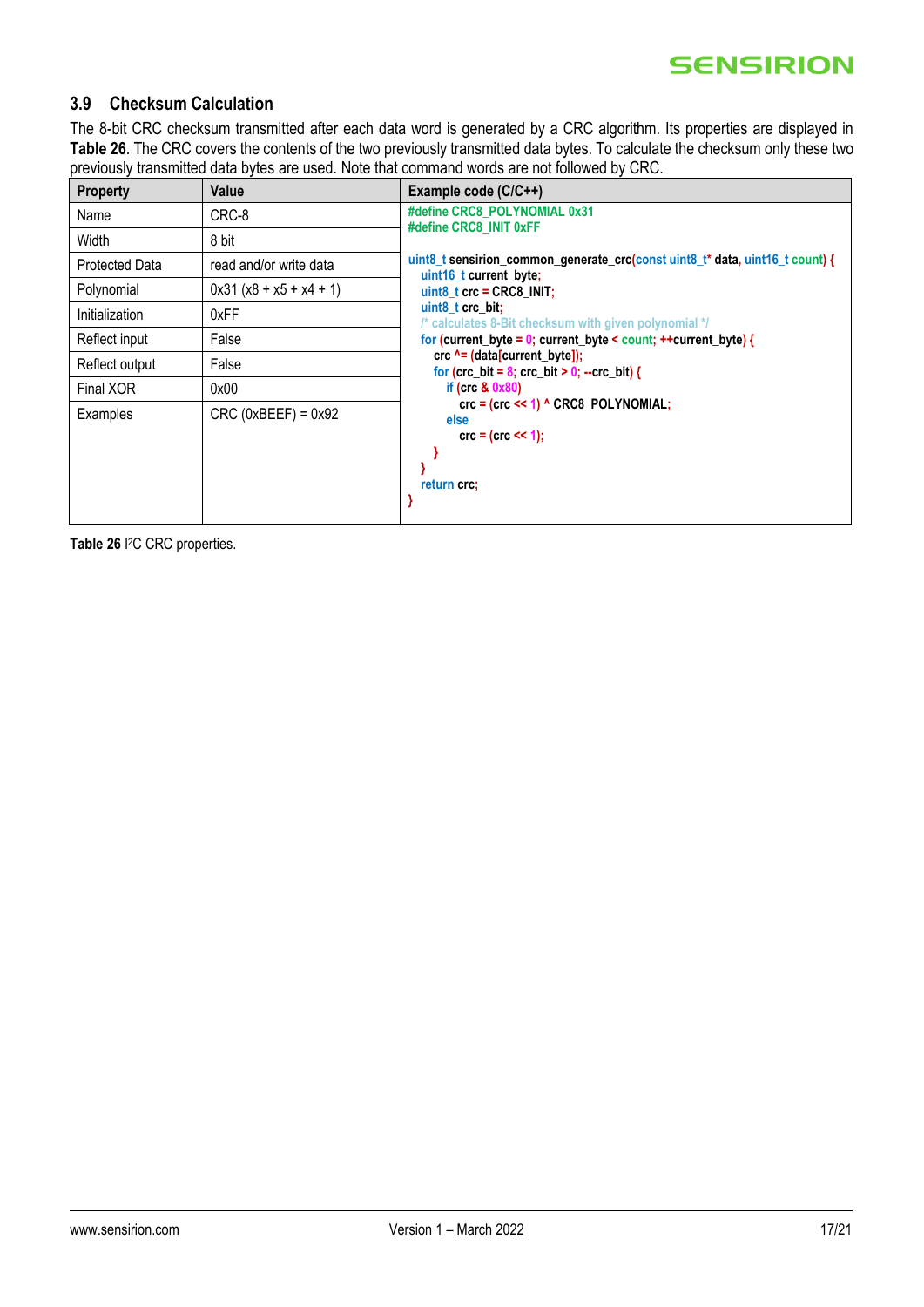# <span id="page-17-0"></span>**4 Mechanical specifications**

### <span id="page-17-1"></span>**4.1 Package Outline**

[Figure 3](#page-17-3) schematically displays the package outline. The notched corner of the protection membrane serves as a polarity mark to indicate pin 1 location. Nominal dimensions and tolerances are listed in **[Table 27](#page-17-4)**.



<span id="page-17-3"></span>**Figure 3**: Packaging outline drawing of the SCD42: (left) top view and (right) side view. Nominal dimensions and tolerances are listed in millimeters.

| <b>Dimension</b> |           |           | ∼     |           |           |     |
|------------------|-----------|-----------|-------|-----------|-----------|-----|
| Nominal [mm]     | 10.1      | 10.1      | 8.5   | . .o      | 5.5       | v.o |
| Tolerance [mm]   | $\pm 0.3$ | $\pm 0.3$ | ± 0.2 | $\pm 0.2$ | $\pm 0.3$ | 土   |

<span id="page-17-4"></span>**Table 27**: Nominal dimensions and tolerances SCD42 (all in mm). The weight of the sensor is approx. 0.6 g.

Note that the white protection membrane on top of the sensor must not be removed or tampered with to ensure proper sensor operation.

# <span id="page-17-2"></span>**4.2 Land Pattern**

Recommended land pattern, solder paste and solder mask are shown in **[Figure 4](#page-17-5)**. These are recommendations only and not specifications. The exact mask geometries, distances and stencil thicknesses must be adapted to the customer soldering processes.



<span id="page-17-5"></span>**Figure 4**: SCD42 footprint (top view): landing pads (**a**), solder mask (**b**) and solder paste (**c**).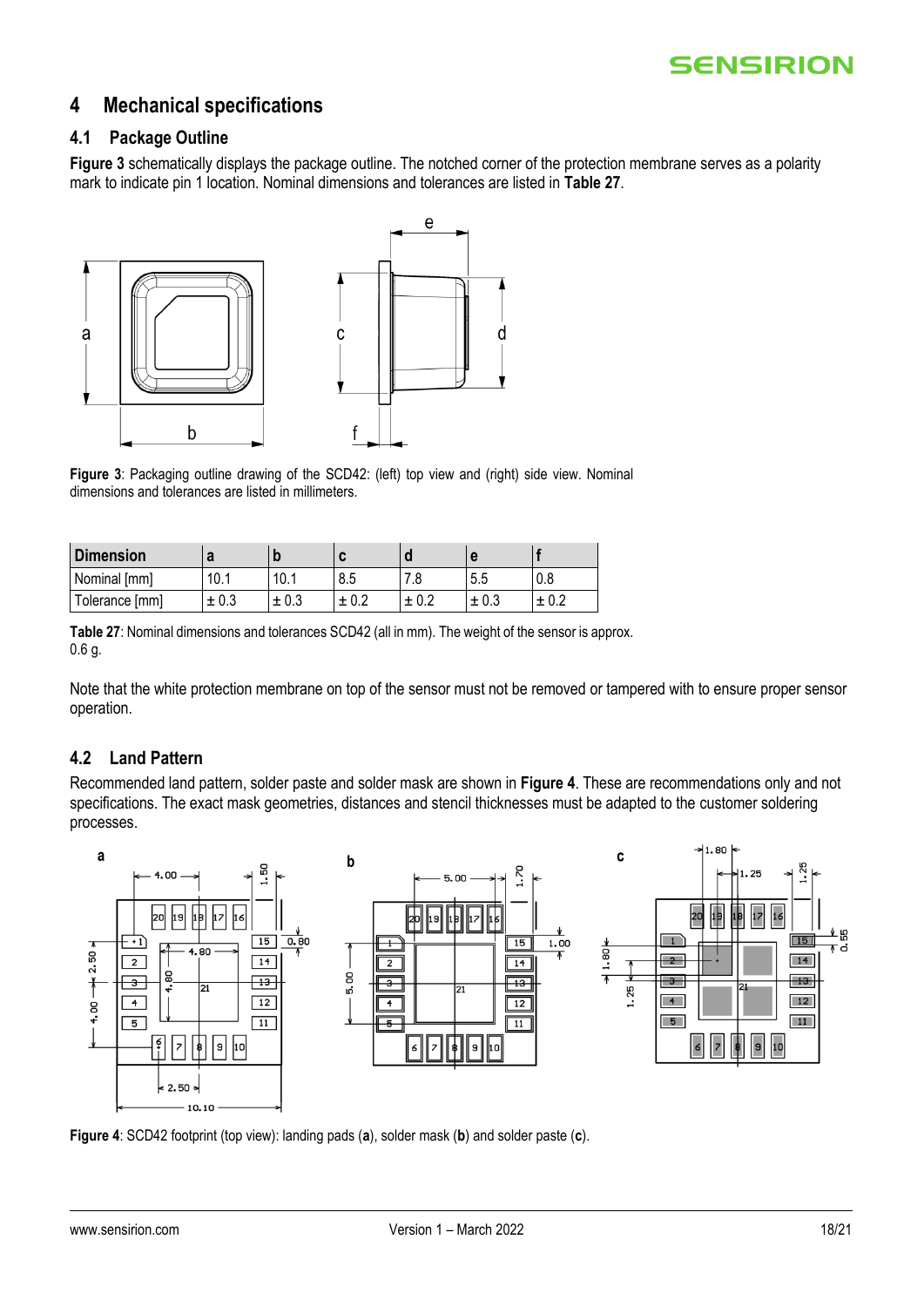# <span id="page-18-0"></span>**4.3 Tape & Reel Package**



**Figure 5**: Technical drawing of the packaging tape with sensor orientation in tape. Header tape is to the right and trailer tape to the left on this drawing. Dimensions are given in millimeters.

### <span id="page-18-1"></span>**4.4 Moisture Sensitivity Level**

Sensirion SCD42 sensors shall be treated according to Moisture Sensitivity Level 1 (MSL1) as described in IPC/JEDEC J-STD-033B1. Exposure to moisture levels or temperatures before sensor assembly, which exceed the limits as stated in this document, can result in yield loss and sensor performance degradation.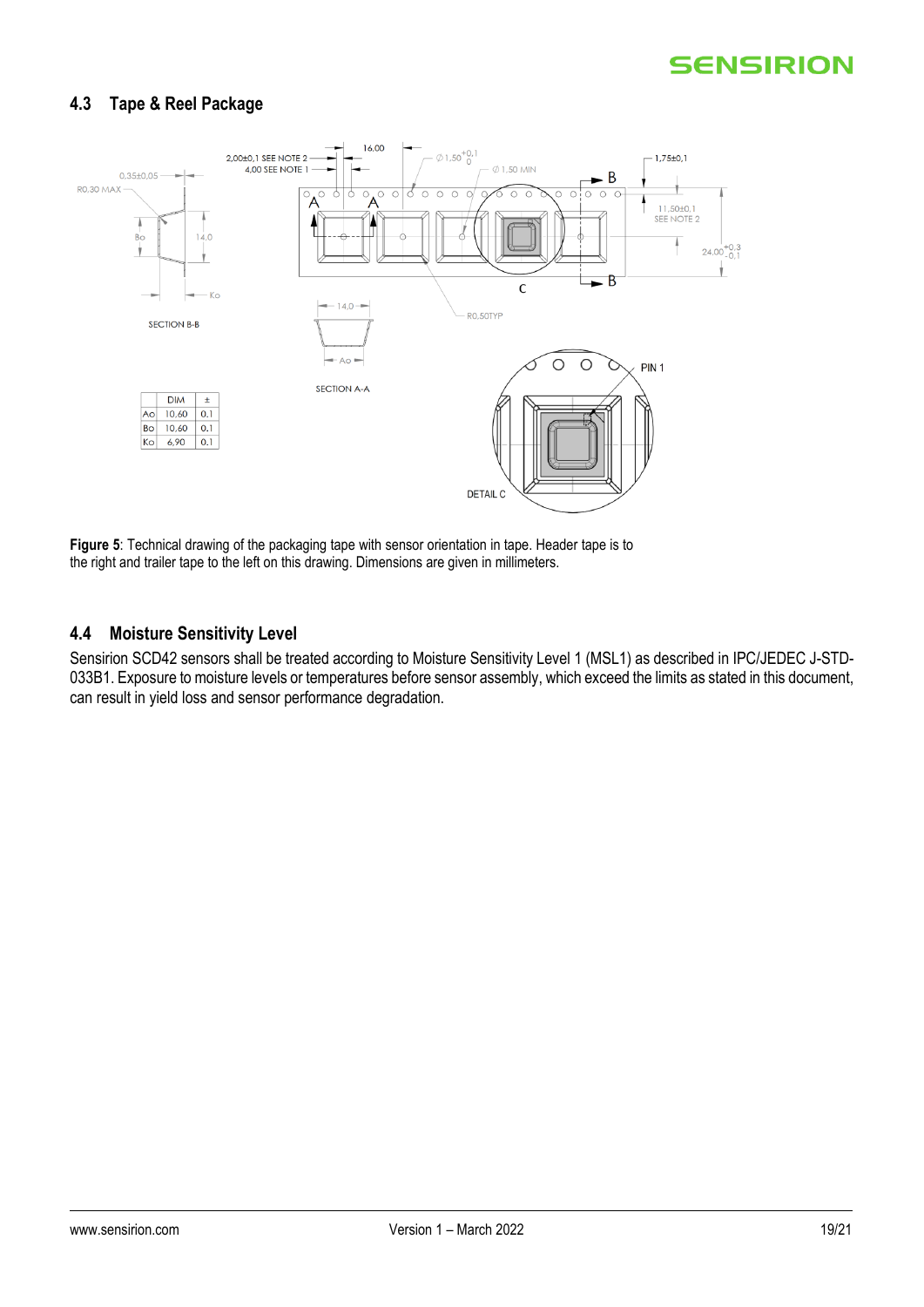### <span id="page-19-1"></span>**4.5 Soldering Instructions**

For soldering, standard reflow soldering ovens may be used. The sensors are designed to withstand soldering profile based on IPC/JEDEC J-STD-020 with a maximum peak temperature of 235°C during up to 30 sec for Pb-free assembly in IR/Convection reflow ovens.

Note that due to the comparably large size of the SCD42 sensor significant temperature differences across the sensor element can occur during reflow soldering. Specifically, the temperature within the sensor cap can be higher than the temperature measured at the pad using usual temperature monitoring methods. Care must be taken that a temperature of 235° C is not exceeded at any time in any part of the sensor.

Do not apply any board wash process step subsequently to the reflow soldering. Note that the dust cover on top of the cap must not be removed or wetted with any liquid. Finally, the SCD42 is not compatible with vapor phase reflow soldering.

Minor temporary accuracy deviations of the  $CO<sub>2</sub>$  reading can result from the reflow soldering of the SCD42. Full sensor accuracy is restored after at most five days after the soldering process, independently on whether the sensor is operated or not.





### <span id="page-19-2"></span>**4.6 Traceability**

All SCD42 sensors have a distinct electronic serial number for identification and traceability (see chapter [3.8.2\)](#page-14-2). The serial number can be decoded by Sensirion only and allows for tracking through production, calibration, and testing.

# <span id="page-19-0"></span>**5 Ordering Information**

Use the part names and product numbers shown in the following table when ordering the SCD42 CO<sub>2</sub> sensor. For the latest product information and local distributors, visit [http://www.sensirion.com/.](http://www.sensirion.com/)

| <b>Part Name</b> | <b>Description</b>                                              | <b>Ordering quantity (pcs)</b> | <b>Product Number</b> |
|------------------|-----------------------------------------------------------------|--------------------------------|-----------------------|
| SCD42-D-R2       | SCD42 CO2 sensor SMD component as reel, I2C                     | 600 sensors per reel           | 3.000.634             |
| SEK-SCD41-Sensor | SEK-SCD41-Sensor set; SCD41 on development<br>board with cables |                                | 3.000.455             |
| SEK-SensorBridge | Sensor Bridge to connect SEK-SCD41-Sensor to<br>computer        |                                | 3.000.124             |

**Table 29** SCD42 ordering options

# <span id="page-19-3"></span>**6 Revision History**

| <b>Date</b>    | <b>Version</b> | Page(s) | <b>Changes</b>                                                                |
|----------------|----------------|---------|-------------------------------------------------------------------------------|
| September 2021 | 0.9            | all     | Preliminary version                                                           |
| September 2021 | 0.91           | . 20    | Minor revisions (page 1), addition of product number (page 20)                |
| October 2021   | 0.92           |         | Moisture sensitivity level (MSL) changed to 1                                 |
| March 2022     |                |         | Clarification on additional sensor accuracy drift (Table 1)                   |
|                |                | 20      | Addition of temporary accuracy deviation after reflow soldering process (4.5) |